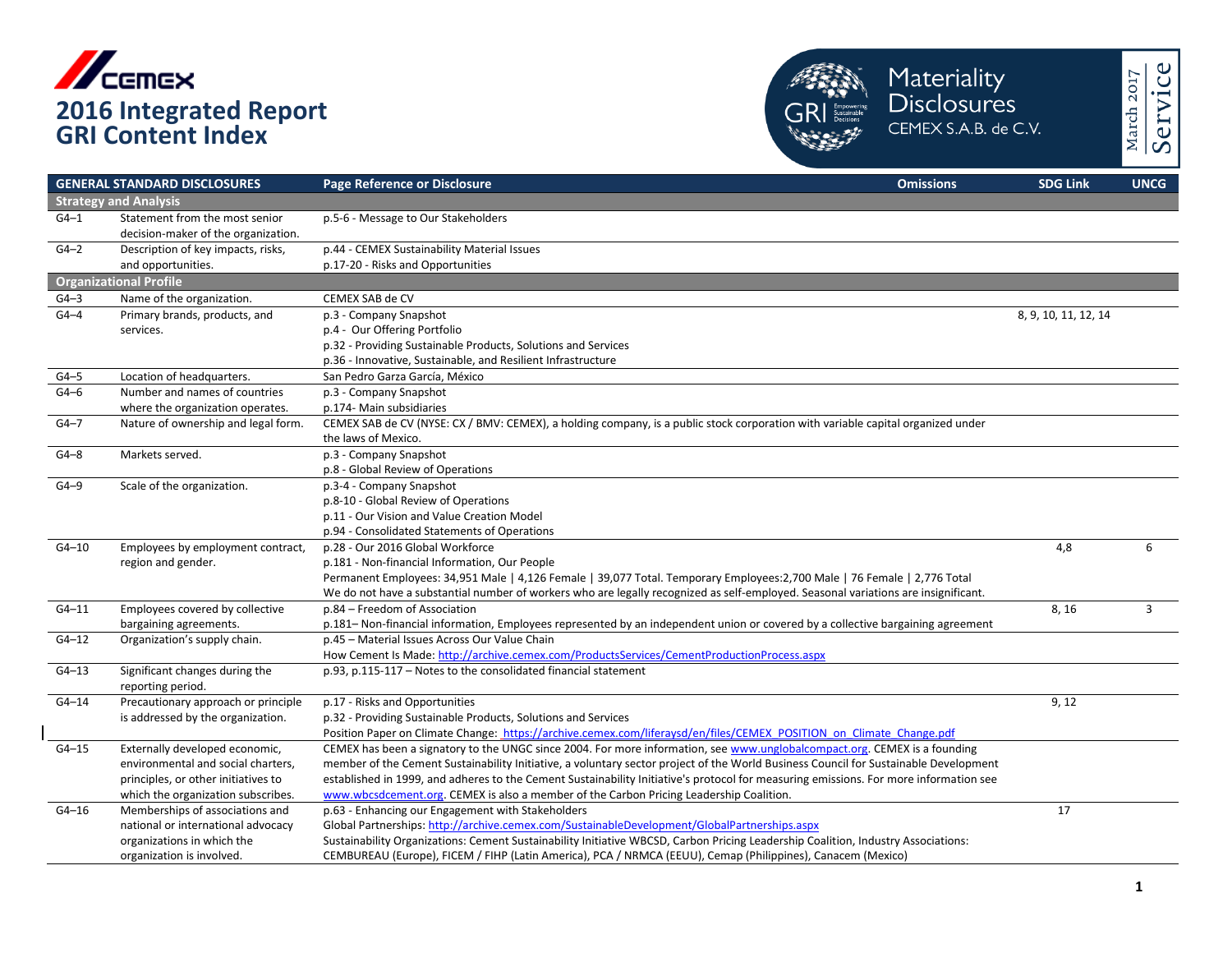|                       | <b>Identified material aspects and boundaries</b>                          |                                                                                                                                         |
|-----------------------|----------------------------------------------------------------------------|-----------------------------------------------------------------------------------------------------------------------------------------|
| $G4 - 17$             | Entities included in the                                                   | p.174 - Main subsidiaries                                                                                                               |
|                       | organization's consolidated financial                                      | p.189 - Report Scope, Boundary and Reporting Period                                                                                     |
|                       | statements and those not included.                                         | In preparing this report, we consolidated information from all our operations, but Neoris, CEMEX International Inc., and Transenergy.   |
| $G4 - 18$             | Process for defining the report                                            | p.43-44 - CEMEX Sustainability Material Issues                                                                                          |
|                       | content and the Aspect Boundaries.                                         | p.189 - 190 Report Scope, Boundary and Reporting Period                                                                                 |
| $G4 - 19$             | Material aspects identified in the<br>process for defining report content. | p.43-44 - CEMEX Sustainability Material Issues                                                                                          |
| $G4 - 20$             | Aspect boundary for material                                               | p. 43-44 CEMEX Sustainability Material Issues                                                                                           |
|                       | aspects within the organization.                                           | p.45 - Material Issues Across Our Value Chain                                                                                           |
| $G4 - 21$             | Aspect boundary for material                                               | p. 43-44 CEMEX Sustainability Material Issues                                                                                           |
|                       | aspects outside the organization.                                          | p.45 - Material Issues Across Our Value Chain                                                                                           |
| $G4 - 22$             | Restatements of information                                                | p. 174 Main Subsidiaries                                                                                                                |
|                       | provided in previous reports.                                              | p.184 - Non-Financial information, Footnotes                                                                                            |
|                       |                                                                            | p.189-190 About this report                                                                                                             |
| $G4 - 23$             | Significant changes from previous                                          | p. 43-44 CEMEX Sustainability Material Issues                                                                                           |
|                       | reporting periods.                                                         | p 184 Performance in Detail, footnotes                                                                                                  |
|                       |                                                                            | p.189-190 About this report                                                                                                             |
|                       | Stakeholder engagement                                                     |                                                                                                                                         |
| $G4 - 24$             | Stakeholder groups engaged by the                                          | p. 67 Stakeholder Engagement and Communication Mechanisms                                                                               |
|                       | organization.                                                              | p. 88-90 Creating value for our stakeholders                                                                                            |
| $G4 - 25$             | Basis for identification and selection                                     | p. 67 Stakeholder Engagement and Communication Mechanisms                                                                               |
|                       | of stakeholders with whom to                                               | p. 64 Enhancing our Engagement with Stakeholders                                                                                        |
|                       | engage.                                                                    | p. 88-90 Creating value for our stakeholders                                                                                            |
|                       |                                                                            | Our Stakeholder Management Model is a step-by-step process by which a business unit identifies the opportunities to engage with         |
|                       |                                                                            | stakeholders, sets specific goals, selects the most relevant stakeholders and creates an action plan. The first step to identifying     |
|                       |                                                                            | stakeholders is to analyze the issues represented in our materiality matrix, Public Affairs agenda, Risk agenda and the strategic       |
|                       |                                                                            | business plans. For each issue, we identify what objectives we want to achieve and the expected outcomes we are targeting. We then      |
|                       |                                                                            | brainstorm the main stakeholder groups related to each issue and set of objectives.                                                     |
| $G4-26$               | Organization's approach to                                                 | p. 67 Stakeholder Engagement and Communication Mechanisms                                                                               |
|                       | stakeholder engagement.                                                    | p.64 Enhancing our Engagement with Stakeholders                                                                                         |
|                       |                                                                            | p. 88-90 Creating value for our stakeholders                                                                                            |
| $G4 - 27$             | Key topics and concerns that have                                          | p. 67 Stakeholder Engagement and Communication Mechanisms                                                                               |
|                       | been raised through stakeholder                                            | p. 88-90 Creating value for our stakeholders                                                                                            |
|                       | engagement.                                                                | Our materiality matrix is the result of a comprehensive analysis where we prioritized our material issues taking into consideration the |
|                       |                                                                            | number and relevance of stakeholder groups that showed interest in key issues. Our Sustainability Model reflects those issues of        |
|                       |                                                                            | greatest concern to both our stakeholders and the company. We have structured this report around the higher and highest                 |
|                       |                                                                            | materiality issues and provided detail on how we are responding to concerns in each section of the report.                              |
| <b>Report profile</b> |                                                                            |                                                                                                                                         |
| $G4 - 28$             | Reporting period.                                                          | p.189 - Report Scope, Boundary and Reporting Period                                                                                     |
| $G4 - 29$             | Date of most recent previous report.                                       | p.189 - Report Scope, Boundary and Reporting Period                                                                                     |
| $G4 - 30$             | Reporting cycle.                                                           | p.189 - Report Scope, Boundary and Reporting Period                                                                                     |
| $G4 - 31$             | Contact point.                                                             | p.189 - Report Scope, Boundary and Reporting Period                                                                                     |
| $G4 - 32$             | GRI Content Index and 'in                                                  | p.189 - Report Scope, Boundary and Reporting Period                                                                                     |
|                       | accordance' option chosen.                                                 | 'In accordance' Comprehensive option.                                                                                                   |
|                       |                                                                            | Download the 2016 GRI's Content Index: www.cemex.com/SustainableDevelopment/GlobalReports.aspx                                          |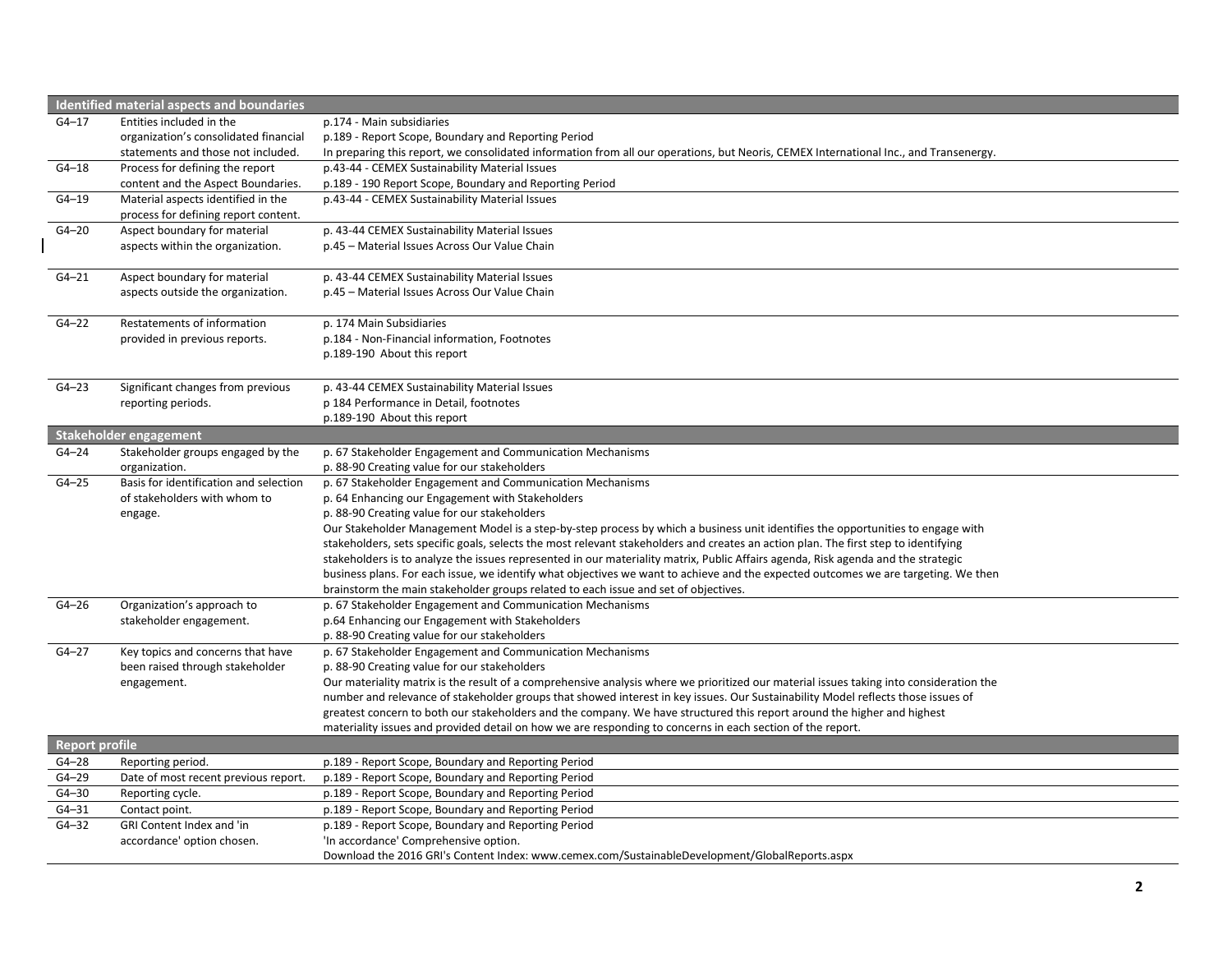| $G4 - 33$ | Organization's policy and current  | p.192-194 - External Advisory Panel members and statement                                                                       |
|-----------|------------------------------------|---------------------------------------------------------------------------------------------------------------------------------|
|           | practice with regard to seeking    | p.186 - Independent Assurance Report                                                                                            |
|           | external assurance for the report. | p.189 - Report Scope                                                                                                            |
|           |                                    | CEMEX Advisory Panel: https://archive.cemex.com/SustainableDevelopment/PanelMembers.aspx                                        |
|           |                                    | No relation between CEMEX and KPMG. Neither our highest governance body nor senior executives are involved in seeking assurance |
|           |                                    | for the organization's sustainability report.                                                                                   |

|           | Governance                            |                                                                                                                                   |                |  |
|-----------|---------------------------------------|-----------------------------------------------------------------------------------------------------------------------------------|----------------|--|
| $G4 - 34$ | Governance structure of the           | p.42- Sustainability Management Structure                                                                                         |                |  |
|           | organization.                         | p.77 - Corporate Governance                                                                                                       |                |  |
|           |                                       | Investor Center: https://www.cemex.com/investors/corporate-governance#management-team                                             |                |  |
| $G4 - 35$ | Process for delegating authority for  | p.42 - Our Sustainability Approach                                                                                                |                |  |
|           | economic, environmental and social    |                                                                                                                                   |                |  |
|           | topics.                               |                                                                                                                                   |                |  |
| $G4 - 36$ | Appointed executive-level position    | p.42 - Our Sustainability Approach                                                                                                |                |  |
|           | or positions with responsibility for  |                                                                                                                                   |                |  |
|           | economic, environmental and social    |                                                                                                                                   |                |  |
|           | topics.                               |                                                                                                                                   |                |  |
| $G4 - 37$ | Processes for consultation between    | p.42 - Our Sustainability Approach                                                                                                | 10,16          |  |
|           | stakeholders and the highest          | p.81-82 - Ethics and Transparency                                                                                                 |                |  |
|           | governance body on economic,          | p.88-90 - Creating Value for our stakeholders                                                                                     |                |  |
|           | environmental and social topics.      | CEMEX Advisory Panel: https://archive.cemex.com/SustainableDevelopment/PanelMembers.aspx                                          |                |  |
|           |                                       | Investor Center: https://www.cemex.com/investors/contact-us                                                                       |                |  |
| $G4 - 38$ | Composition of the highest            | p.42- Sustainability Management Structure                                                                                         | 5,16           |  |
|           | governance body and its               | p.75-80 - Corporate Governance                                                                                                    |                |  |
|           | committees.                           | Investor Center: https://archive.cemex.com/InvestorCenter/Committees.aspx                                                         |                |  |
| $G4 - 39$ | Whether the Chair of the highest      | In May 2014 CEMEX appointed Rogelio Zambrano as Chairman of the Board of Directors and Fernando A. González as Chief Executive    | 16             |  |
|           | governance body is also an            | Officer.                                                                                                                          |                |  |
|           | executive officer.                    |                                                                                                                                   |                |  |
| $G4 - 40$ | Nomination and selection processes    | We first ensure that prospective directors meet all legal qualifications and requirements to serve on the board. We then assess   | 5,16           |  |
|           | for the highest governance body and   | whether an individual is qualified based on his/her work performance, knowledge regarding issues relevant to CEMEX, and other     |                |  |
|           | its committees.                       | experience. There's not a nomination process, the selection is through shareholders by a process of law.                          |                |  |
| $G4 - 41$ | Processes for the highest             | Under Mexican law, any director who has a conflict of interest with CEMEX in any transaction must disclose that fact to the other | 16             |  |
|           | governance body to ensure conflicts   | directors and is prohibited from participating or being present during the deliberations and voting on that transaction.          |                |  |
|           | of interest are avoided and           | Code of Ethics and Business Conduct, p.21                                                                                         |                |  |
|           | managed.                              | https://archive.cemex.com/InvestorCenter/files/CodeofEthics.pdf                                                                   |                |  |
| $G4 - 42$ | Highest governance body's and         | p.42- Sustainability Management Structure                                                                                         |                |  |
|           | senior executives' roles in the       |                                                                                                                                   |                |  |
|           | development, approval, and            |                                                                                                                                   |                |  |
|           | updating of the organization's        |                                                                                                                                   |                |  |
|           | purpose, value or mission             |                                                                                                                                   |                |  |
|           | statements, strategies, policies, and |                                                                                                                                   |                |  |
|           | goals related to economic,            |                                                                                                                                   |                |  |
|           | environmental and social impacts.     |                                                                                                                                   |                |  |
| $G4 - 43$ | Measures taken to develop and         | p.42 - Our Sustainability Approach                                                                                                | $\overline{4}$ |  |
|           | enhance the highest governance        |                                                                                                                                   |                |  |
|           | body's collective knowledge of        |                                                                                                                                   |                |  |
|           | economic, environmental and social    |                                                                                                                                   |                |  |
|           | topics.                               |                                                                                                                                   |                |  |
| G4-44     | Processes for evaluation of the       | p.42 - Our Sustainability Approach                                                                                                |                |  |
|           | highest governance body's             | The board assesses its own performance on a variety of issues, including environmental, social, governance, and economic          |                |  |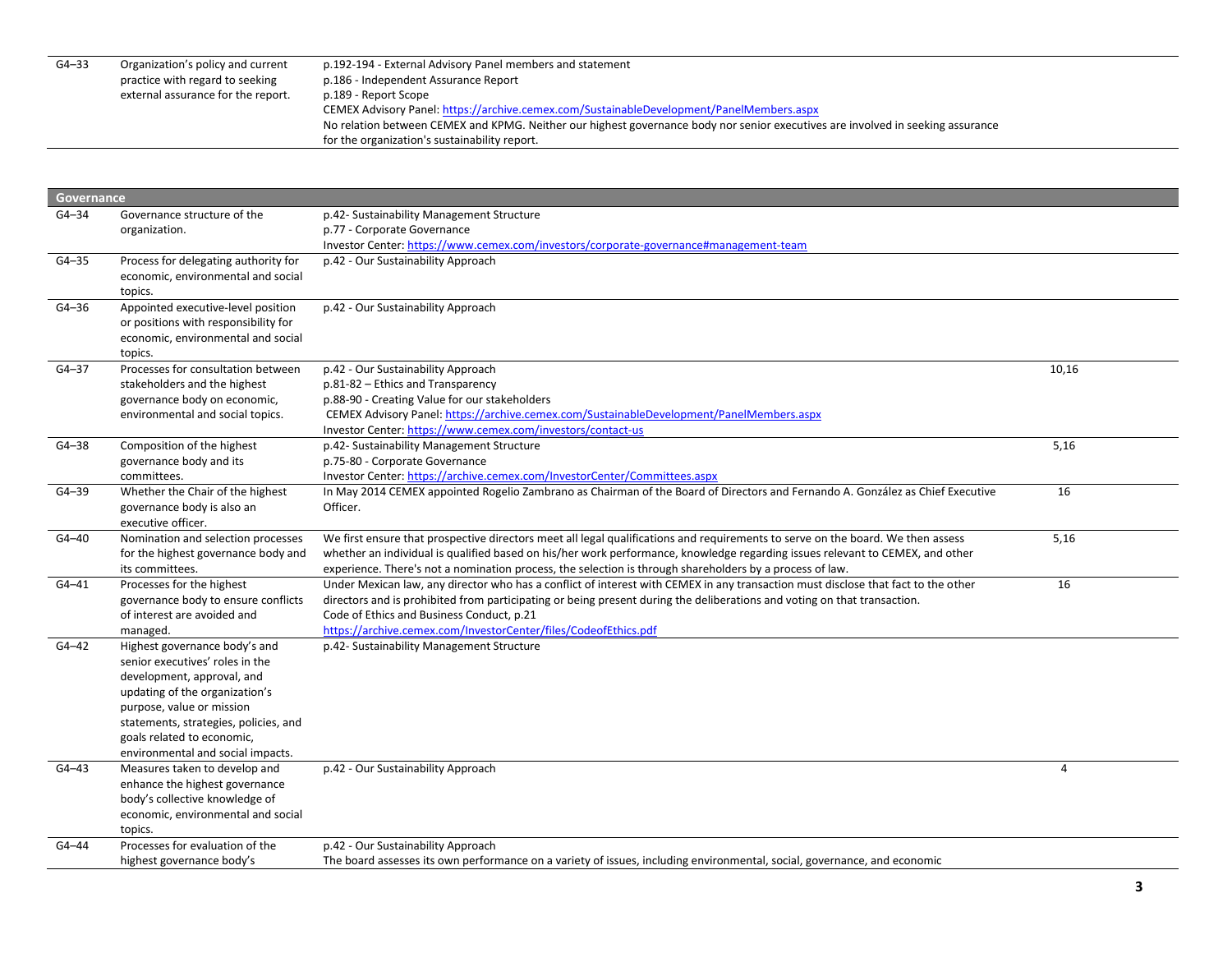|           | performance with respect to           | performance, based on reports received by the different board committees and on an annual assessment during the shareholder           |    |
|-----------|---------------------------------------|---------------------------------------------------------------------------------------------------------------------------------------|----|
|           | governance of economic,               | meeting. The evaluation is not independent and is constant given that the board has regular meetings. The actions taken in response   |    |
|           | environmental and social topics.      | to evaluation of the performance of economic, environmental and social topics will be addressed by the Sustainability Committee.      |    |
| $G4 - 45$ | Highest governance body's role in     | p.42 - Our Sustainability Approach                                                                                                    | 16 |
|           | the identification and management     | Investor Center: https://www.cemex.com/investors/corporate-governance                                                                 |    |
|           | of economic, environmental and        | Ethics and Compliance: https://www.cemex.com/about-us/ethics-compliance                                                               |    |
|           | social impacts, risks, and            |                                                                                                                                       |    |
|           | opportunities.                        |                                                                                                                                       |    |
| G4-46     | Highest governance body's role in     | p.42 - Our Sustainability Approach                                                                                                    |    |
|           | reviewing the effectiveness of the    | p.17 - Risks and Opportunities                                                                                                        |    |
|           | organization's risk management        |                                                                                                                                       |    |
|           | processes.                            |                                                                                                                                       |    |
| $G4 - 47$ | Frequency of the highest              | p.42- Sustainability Management Structure                                                                                             |    |
|           | governance body's review of           | p.75-80 - Corporate Governance                                                                                                        |    |
|           | economic, environmental and social    |                                                                                                                                       |    |
|           | impacts, risks, and opportunities.    |                                                                                                                                       |    |
|           |                                       |                                                                                                                                       |    |
| $G4 - 48$ | Highest committee or position that    | p.42 - Our Sustainability Approach                                                                                                    |    |
|           | formally reviews and approves the     |                                                                                                                                       |    |
|           | organization's sustainability report. |                                                                                                                                       |    |
| G4-49     | Process for communicating critical    | p.42 - Our Sustainability Approach                                                                                                    | 16 |
|           | concerns to the highest governance    | p.81-82 - Ethics and Transparency                                                                                                     |    |
|           | body.                                 | Investor Center: https://www.cemex.com/investors/contact-us                                                                           |    |
|           |                                       | Ethics and Compliance: https://www.cemex.com/about-us/ethics-compliance                                                               |    |
| $G4 - 50$ | Concerns that were communicated       | We do not disclose                                                                                                                    |    |
|           | to the highest governance body.       | details of Board                                                                                                                      |    |
|           |                                       | meetings.                                                                                                                             |    |
| $G4 - 51$ | Remuneration policies for the         | p.161 - Notes to the consolidated financial statements                                                                                |    |
|           | highest governance body and senior    | Our key executives, including our senior management, participate in a Variable Compensation Plan that distributes a bonus pool        |    |
|           | executives.                           | based on the company's and the individual's performance. This bonus is calculated and paid annually-part in cash and part in          |    |
|           |                                       | restricted stock shares (Certificado de Participación Ordinarios) under a Restricted Stock Incentive Plan according to responsibility |    |
|           |                                       | level. CEMEX does not have a global compensation scheme that specifically rewards social or environmental performance.                |    |
| $G4 - 52$ | Process for determining               | CEMEX offers a competitive compensation package based on the responsibility level of the position, and it is designed considering the |    |
|           | remuneration.                         | following: the representation of the labor markets in which a given CEMEX Business Unit competes for talent; the data should be       |    |
|           |                                       | compiled from independent, professional, third party surveys; the data should include market base pay and total cash compensation     |    |
|           |                                       | of comparable companies.                                                                                                              |    |
| $G4 - 53$ | How stakeholders' views are sought    | During the Annual Shareholders Meeting, investors have the opportunity to share their point of view regarding remuneration for        | 16 |
|           | and taken into account regarding      | CEMEX Executives and Board Members. Through this feedback, compensation is agreed.                                                    |    |
|           | remuneration.                         |                                                                                                                                       |    |
| $G4 - 54$ | Ratio of the annual total             | Total: 12.84, Central: 34.9, Colombia: 26.30, Costa Rica: 27.40, Mexico: 14.10, Panama: 13.20, Spain: 17.9, UK: 18.4, USA: 10.2.      |    |
|           | compensation for the organization's   |                                                                                                                                       |    |
|           | highest-paid individual to the        |                                                                                                                                       |    |
|           | median annual total compensation.     |                                                                                                                                       |    |
| $G4 - 55$ | Ratio of percentage increase in       | Total: 5.0%, Colombia: 7%, Egypt: 7%, France: 1%, Germany: 2.5%, Mexico: 3.5%, Philippines: 6.0%, Poland: 3.0%, Spain: 2.2%, UK:      |    |
|           | annual total compensation for the     | 1.8%, USA: 3.0%.                                                                                                                      |    |
|           | organization's highest-paid           |                                                                                                                                       |    |
|           | individual to the median percentage   |                                                                                                                                       |    |
|           | increase.                             |                                                                                                                                       |    |
|           |                                       |                                                                                                                                       |    |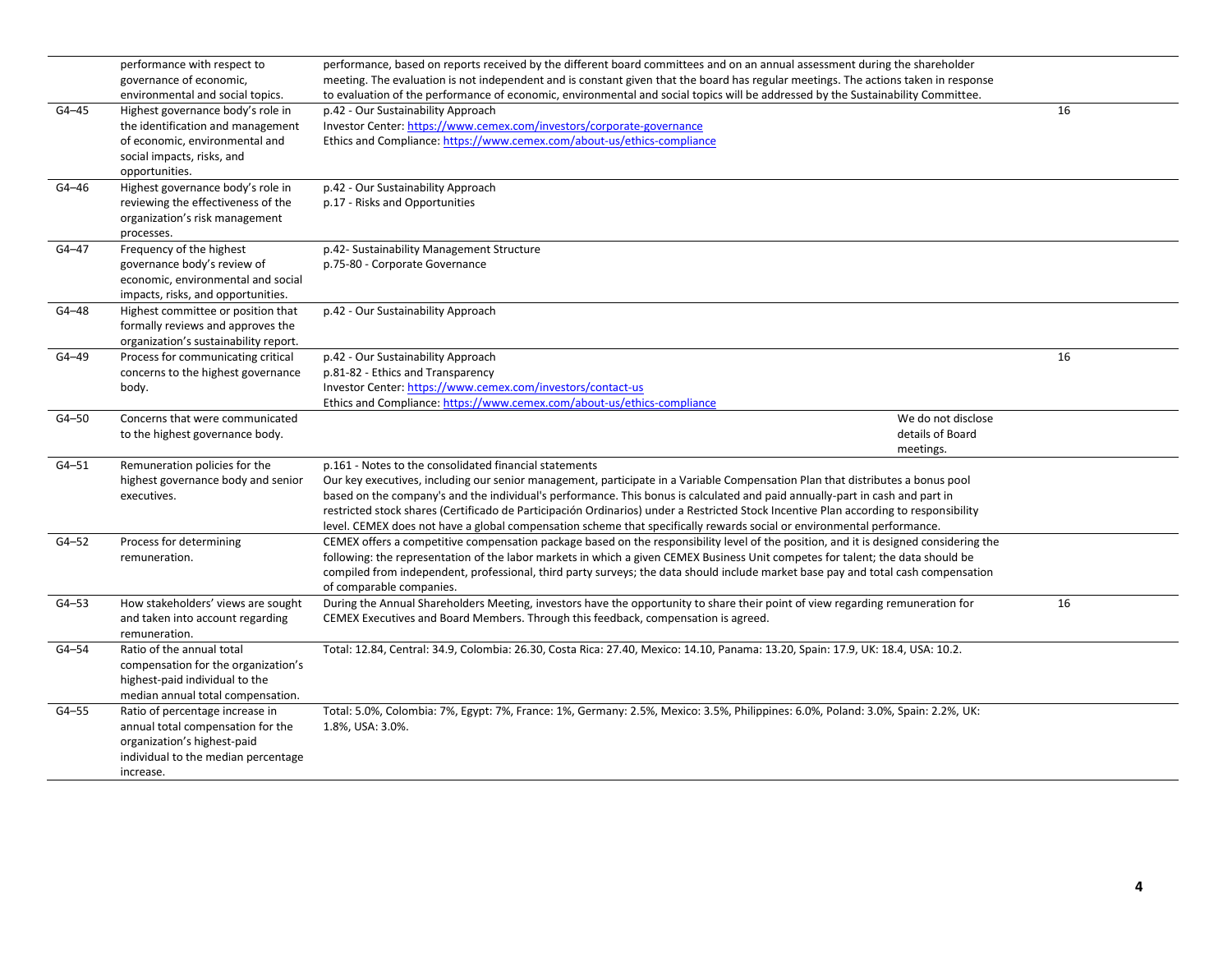|           | <b>Ethics and integrity</b>                                                                                                                                |                                                                                                                                                                                                                                                                                                                                                                                                                                                                                                                                                                                                                                                                       |    |    |
|-----------|------------------------------------------------------------------------------------------------------------------------------------------------------------|-----------------------------------------------------------------------------------------------------------------------------------------------------------------------------------------------------------------------------------------------------------------------------------------------------------------------------------------------------------------------------------------------------------------------------------------------------------------------------------------------------------------------------------------------------------------------------------------------------------------------------------------------------------------------|----|----|
| G4-56     | Organization's values, principles,<br>standards and norms of behavior.                                                                                     | Code of Ethics and Business Conduct, p.8-11<br>https://archive.cemex.com/InvestorCenter/files/CodeofEthics.pdf<br>Company values: https://archive.cemex.com/AboutUs/CompanyValues.aspx                                                                                                                                                                                                                                                                                                                                                                                                                                                                                | 16 | 10 |
| $G4 - 57$ | Internal and external mechanisms<br>for seeking advice on ethical and<br>lawful behavior, and matters related<br>to organizational integrity.              | P.81 - Strengthening Business Ethics, Compliance and Transparency<br>ETHOSline as a safe and confidential tool to ask questions and report potential violations related to ethics (anonymous option is<br>available, except for France due to local legal requirements), compliance and governance topics. ETHOSline can be accessed either<br>online or throughout intranet and is available to all employees. Our reporting system is now managed by The Network, a third party<br>expert on ethics and compliance reporting. ETHOSline is open for the public in general. Local ethics committees are also available in<br>most of the countries where we operate. | 16 | 10 |
| G4-58     | Internal and external mechanisms<br>for reporting concerns about<br>unethical or unlawful behavior, and<br>matters related to organizational<br>integrity. | P.81 - Strengthening Business Ethics, Compliance and Transparency<br>ETHOSline as a safe and confidential tool to ask questions and report potential violations related to ethics (anonymous option is<br>available, except for France due to local legal requirements), compliance and governance topics. ETHOSline can be accessed either<br>online or throughout intranet and is available to all employees. Our reporting system is now managed by The Network, a third party<br>expert on ethics and compliance reporting. ETHOSline is open for the public in general. Local ethics committees are also available in<br>most of the countries where we operate. | 16 | 10 |

|            | <b>Category: Economic</b>                                                                   |                                                                                                                                                                                                                                                                                                                                                                                |                  |                |
|------------|---------------------------------------------------------------------------------------------|--------------------------------------------------------------------------------------------------------------------------------------------------------------------------------------------------------------------------------------------------------------------------------------------------------------------------------------------------------------------------------|------------------|----------------|
|            | <b>Material Aspect: Economic Performance</b>                                                |                                                                                                                                                                                                                                                                                                                                                                                |                  |                |
| G4-DMA     | Disclosures on management<br>approach.                                                      | p.11 - Our Vision and Value Creation Model<br>p.42 - Our Sustainability Approach                                                                                                                                                                                                                                                                                               |                  | $\overline{7}$ |
| G4-EC1     | Direct economic value generated<br>and distributed.                                         | p.3- Company Snapshot<br>The economic value<br>p.8-10 - Global Review of Operations<br>by region is subject<br>We have not declared dividends since 2008. Instead, at our annual shareholders' meetings, CEMEX's<br>to confidentiality<br>stockholders approved a capitalization of retained earnings.<br>constraints.                                                         | 2,5,7,8,9        |                |
| $G4 - EC2$ | Financial implications and other<br>risks and opportunities arising from<br>climate change. | p.17 - Risks and Opportunities<br>Risk Management: http://archive.cemex.com/SustainableDevelopment/RiskManagement.aspx<br>Position paper on climate change: https://archive.cemex.com/liferaysd/en/files/CEMEX_POSITION_on_Climate_Change.pdf<br>Carbon Disclosure Project submission: www.cdp.net                                                                             | 13               |                |
| $G4 - EC3$ | Coverage of the organization's<br>obligations arising from its benefit<br>plan.             | CEMEX complies with minimum legal coverage requirements in all countries where we operate. As of December 31, 2016, the<br>aggregate projected benefit obligation (PBO) for pension plans and other postretirement benefits and the plan assets is as follows:<br>PBO = 52,219/ Assets = 28,854/ Deficit = 23,365 (Amount in Millions of Mexican pesos)<br>p.154-155 - Note 19 |                  |                |
| G4-EC4     | Financial assistance received from<br>governments.                                          | No significant financial assistance was received from any government. We are unaware of any government shareholders. However,<br>one or more governments may be an investor in a fund that holds CEMEX stocks or bonds; in that case, such ownership would not be<br>material.                                                                                                 |                  |                |
|            | <b>Material Aspect: Market</b>                                                              |                                                                                                                                                                                                                                                                                                                                                                                |                  |                |
| G4-DMA     | Disclosures on Management<br>Approach.                                                      | p.3-4 - Company Snapshot                                                                                                                                                                                                                                                                                                                                                       |                  |                |
| G4-EC5     | Ratios of standard entry level wage<br>compared to local minimum wage.                      | p.26 - Comparative Wage Rate 2016                                                                                                                                                                                                                                                                                                                                              | 1,5,8            | 6              |
| G4-EC6     | Proportion of senior management<br>hired from the local community.                          | p.84 - Equal Opportunity and Fair Compensation<br>p.181 - Non-financial information, Countries with practices to promote local hiring (%)                                                                                                                                                                                                                                      | 8                | 6              |
|            | <b>Material Aspect: Indirect Economic Impact</b>                                            |                                                                                                                                                                                                                                                                                                                                                                                |                  |                |
| G4-DMA     | Disclosures on Management<br>Approach.                                                      | p.42-46 - Our Sustainability Approach<br>p.47-48 - Promoting the Development of Sustainable Communities                                                                                                                                                                                                                                                                        |                  |                |
| G4-EC7     | Development and impact of<br>infrastructure investments and<br>services supported.          | p.36-38 - Innovative, Sustainable, and Resilient Infrastructure<br>p.48 - Corporate citizenship priorities<br>p.50 - Expanding our Volunteering Program<br>In emerging markets, CEMEX's community affairs group uses a "Community Relations Plan" to evaluate socio-economic needs and                                                                                         | 2,5,7,9,11,12,14 | 9              |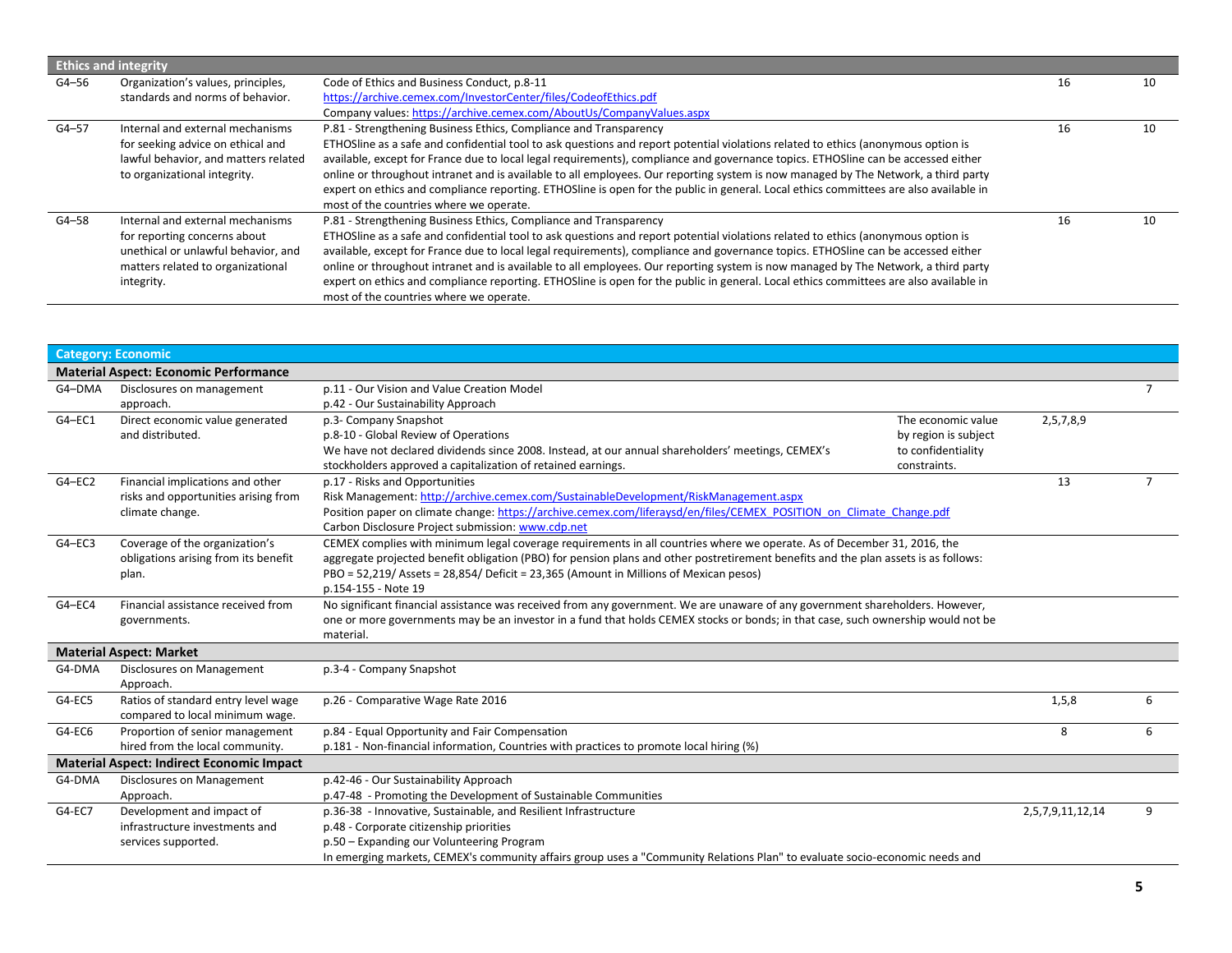|        | expectations, as well as the impact of the social programs. In accord with the Plan, we assess real needs, lead and promote formal |                                                                                                                                   |               |
|--------|------------------------------------------------------------------------------------------------------------------------------------|-----------------------------------------------------------------------------------------------------------------------------------|---------------|
|        |                                                                                                                                    | community meetings, and ensure the community is constantly informed about all programs.                                           |               |
| G4-EC8 | Significant indirect economic                                                                                                      | p.47 - Implementing a High-Impact Social Strategy                                                                                 | 1,4,5,8,11,17 |
|        | impacts, including the extent of                                                                                                   | p.181 - Non-financial information, Strengthen Local Communities                                                                   |               |
|        | impacts.                                                                                                                           | CEMEX's indirect economic impacts, particularly those resulting from community initiatives, contribute to international goals and |               |
|        |                                                                                                                                    | policy agendas associated with health, affordable housing, education, and environmental sustainability.                           |               |

|         | <b>Category: Environmental</b>                    |                                                                                                                                     |                   |     |
|---------|---------------------------------------------------|-------------------------------------------------------------------------------------------------------------------------------------|-------------------|-----|
|         | <b>Material Aspect: Emissions</b>                 |                                                                                                                                     |                   |     |
| G4-DMA  | Disclosures on Management                         | p.42-47 - Our Sustainability Approach                                                                                               |                   |     |
|         | Approach.                                         | P.54 - Pursuing Excellence In Environmental Management                                                                              |                   |     |
|         |                                                   | Position Paper on Climate Change:                                                                                                   |                   |     |
|         |                                                   | https://archive.cemex.com/liferaysd/en/files/CEMEX POSITION on Climate Change.pdf                                                   |                   |     |
| G4-EN15 | Direct greenhouse gas (GHG)                       | p.181 - Non-financial information, Carbon strategy (for direct GHG emissions)                                                       | 3, 12, 13, 14, 15 | 7,8 |
|         | emissions (Scope 1).                              | p.189 - Report Scope, Data Measurement Techniques                                                                                   |                   |     |
|         |                                                   | Absolute CO <sub>2</sub> from biomass sources= 1.8 million t CO <sub>2</sub> (including biomass content of mixed fuels)             |                   |     |
|         |                                                   | Base year: 1990 following best industry practices (e. g. CSI Protocol).                                                             |                   |     |
|         |                                                   | More information about our Scope 1 emissions can be found in our CDP submission: www.cdp.net                                        |                   |     |
| G4-EN16 | Energy indirect greenhouse gas                    | Indirect GHG emissions (Scope 2) = 3.3 million tons $CO2$ for cement                                                                | 3, 12, 13, 14, 15 | 7,8 |
|         | (GHG) emissions (Scope 2).                        | p.189 - Report Scope, Data Measurement Techniques                                                                                   |                   |     |
|         |                                                   | Base year: 1990 following best industry practices (e. g. CSI Protocol).                                                             |                   |     |
|         |                                                   | More information about our Scope 2 emissions can be found in our CDP submission: www.cdp.net                                        |                   |     |
| G4-EN17 | Other indirect greenhouse gas                     | Scope 3 emissions can be found in our CDP submission: www.cdp.net                                                                   | 3, 12, 13, 14, 15 | 7,8 |
|         | (GHG) emissions (Scope 3).                        |                                                                                                                                     |                   |     |
| G4-EN18 | Greenhouse gas (GHG) emissions                    | p.180 - Non-financial information, Carbon strategy (for direct GHG emissions)                                                       | 13, 14, 15        | 8   |
|         | intensity.                                        | GHG emissions included in the intensity ratio: Scope 1 and 2.                                                                       |                   |     |
|         |                                                   | • Scope $1 = 678$ kg CO <sub>2</sub> /ton of cementitious product                                                                   |                   |     |
|         |                                                   | • Scope $2 = 51$ kg CO <sub>2</sub> /ton of cementitious product                                                                    |                   |     |
|         |                                                   | Denominator used: amount of cementitious products produced.                                                                         |                   |     |
|         |                                                   | Gases Included: CO <sub>2</sub> , following the GHG Protocol and the WBCSD CSI Protocol.                                            |                   |     |
| G4-EN19 | Reduction of greenhouse gas (GHG)                 | p.54 - Avoided Direct and Indirect CO <sub>2</sub> Emissions vs. 1990 Baseline                                                      | 12, 13, 14, 15    | 8,9 |
|         | emissions.                                        | p.181 - Non-financial information, Carbon strategy                                                                                  |                   |     |
|         |                                                   | p.189 - Report Scope, Data Measurement Techniques                                                                                   |                   |     |
|         |                                                   | Report where the reductions in GHG emissions occurred: Scope 1.                                                                     |                   |     |
|         |                                                   | Gases Included: CO <sub>2</sub> , following the GHG Protocol and the WBCSD CSI Protocol.                                            |                   |     |
|         |                                                   | Base year: 1990 following best industry practices (e. g. CSI Protocol).                                                             |                   |     |
| G4-EN20 | Emissions of ozone-depleting<br>substances (ODS). | Our business does not create significant emissions of ozone-depleting substances.                                                   | 3,12              | 7,8 |
| G4-EN21 | NOx, SOx, and other significant air               | p.57 - Managing Our Air Emissions                                                                                                   | 3,12,14,15        | 7,8 |
|         | emissions.                                        | p.182 - Non-financial information, Air quality                                                                                      |                   |     |
|         |                                                   | CEMEX reports on the air emissions that the CSI Guidelines for Emissions Monitoring and Reporting in the Cement Industry identifies |                   |     |
|         |                                                   | as the most important from the on-site stationary sources we use in our processes:                                                  |                   |     |
|         |                                                   | www.wbcsdcement.org/index.php/key-issues/emissions-reduction/guidelines                                                             |                   |     |
|         |                                                   | The standards used in the air emissions measurements, depend on the legal requirements in each country. Standards used also         |                   |     |
|         |                                                   | depend from the normal procedures used by the external companies performing the spot measurements. In the case of CEMs              |                   |     |
|         |                                                   | (Continuous Measurements), the equipment is maintained, operated, and calibrated according with the standards. Standards used       |                   |     |
|         |                                                   | for punctual measurements are EPA, ISO, and EN according to the pollutant and the country. In most cases EPA rules are used for     |                   |     |
|         |                                                   | sampling and EPA or ISO methods are used for the calculations at laboratory. All data reported in the stack emissions report is     |                   |     |
|         |                                                   | measured even continuously or spot.                                                                                                 |                   |     |
|         |                                                   |                                                                                                                                     |                   |     |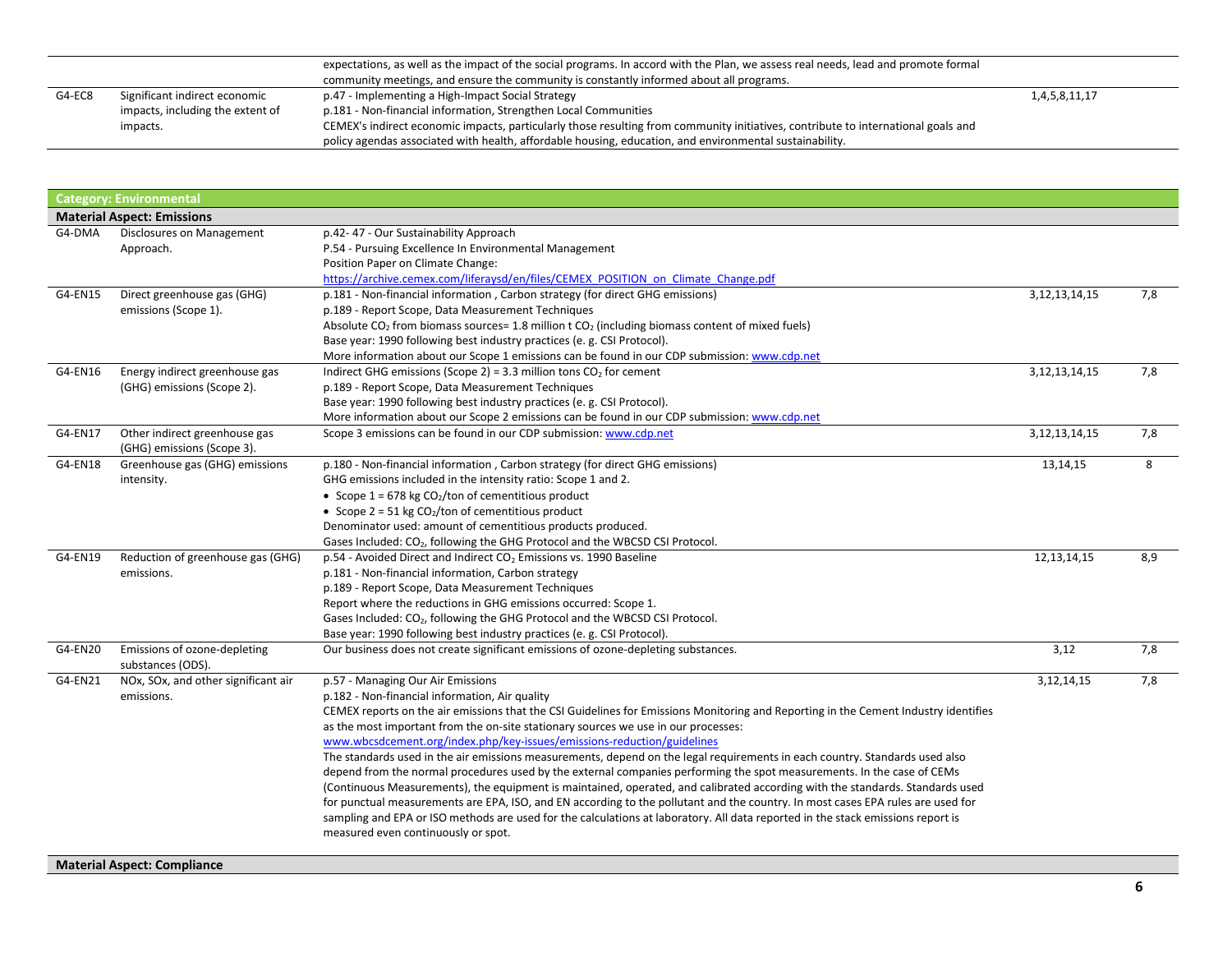| G4-DMA  | Disclosures on Management                                  | p.42 - Our Sustainability Approach                                                                                                   |                    |       |  |
|---------|------------------------------------------------------------|--------------------------------------------------------------------------------------------------------------------------------------|--------------------|-------|--|
|         | Approach.                                                  | p.54 - Pursuing Excellence in Environmental Management                                                                               |                    |       |  |
|         |                                                            | p.56 - Enhancing environmental management                                                                                            |                    |       |  |
|         |                                                            | p.64 - Partnerships                                                                                                                  |                    |       |  |
| G4-EN29 | Fines and non-monetary sanctions                           | p.182 - Non-financial information, Environmental and quality management, Environmental Fines                                         |                    |       |  |
|         | for non-compliance with                                    | Any relevant fines or non-compliance cases are included p.165-172 - Notes to the consolidates financial statements, 24)Contingencies |                    |       |  |
|         | environmental laws and regulations.                        |                                                                                                                                      |                    |       |  |
|         | <b>Material Aspect: Overall</b>                            |                                                                                                                                      |                    |       |  |
| G4-DMA  | Disclosures on Management                                  | p.56 - Enhancing environmental management                                                                                            |                    |       |  |
|         | Approach.                                                  |                                                                                                                                      |                    |       |  |
| G4-EN31 | Environmental protection                                   | Total environmental capital investments: US\$80 million                                                                              | 7,9,12,13,14,15,17 | 7,8,9 |  |
|         | expenditures and investments.                              |                                                                                                                                      |                    |       |  |
|         | <b>Material Aspect: Environmental grievance mechanisms</b> |                                                                                                                                      |                    |       |  |
| G4-DMA  | Disclosures on Management                                  | p.56 - Enhancing environmental management                                                                                            |                    |       |  |
|         | Approach.                                                  | p.81-86 - Ethics and Transparency                                                                                                    |                    |       |  |
| G4-EN34 | Number of environmental                                    | Any relevant fines or non-compliance cases are included p.165-172 - Notes to the consolidates financial statements, 24)Contingencies | 16                 |       |  |
|         | grievances.                                                |                                                                                                                                      |                    |       |  |

| <b>Category: Social</b> |                                                                                                           |                                                                                                                                                                                                                                                                                                                                                                                                                                                                                                                                                                                                                                                                                                                                                                                                                                                                         |                                                                                                                            |     |   |
|-------------------------|-----------------------------------------------------------------------------------------------------------|-------------------------------------------------------------------------------------------------------------------------------------------------------------------------------------------------------------------------------------------------------------------------------------------------------------------------------------------------------------------------------------------------------------------------------------------------------------------------------------------------------------------------------------------------------------------------------------------------------------------------------------------------------------------------------------------------------------------------------------------------------------------------------------------------------------------------------------------------------------------------|----------------------------------------------------------------------------------------------------------------------------|-----|---|
|                         | <b>Sub-Category: Labor practices and decent work</b>                                                      |                                                                                                                                                                                                                                                                                                                                                                                                                                                                                                                                                                                                                                                                                                                                                                                                                                                                         |                                                                                                                            |     |   |
|                         | <b>Material Aspect: Employment</b>                                                                        |                                                                                                                                                                                                                                                                                                                                                                                                                                                                                                                                                                                                                                                                                                                                                                                                                                                                         |                                                                                                                            |     |   |
| G4-DMA                  | Disclosures on Management<br>Approach.                                                                    | p.26 Building a Better Workplace Together<br>p.42-47 - Our Sustainability Approach<br>p.83-84 Human Rights                                                                                                                                                                                                                                                                                                                                                                                                                                                                                                                                                                                                                                                                                                                                                              |                                                                                                                            |     |   |
| G4-LA1                  | New employee hires and employee<br>turnover by age group, gender and<br>region.                           | p.180-181 - Non-financial information, Our People, Workforce<br>. New hires by region: Total: 5,607, Corporate: 30, AMEA: 233, Mexico: 2,368, Europe: 861, USA: 1,448,<br>SA&C: 667.<br>• New hires by gender: Male: 4,968, Female: 639<br>• New hires by age: under 30: 2333, 31-40: 1886, 41-50: 928, 51 & over: 460<br>• Voluntary Male Employee: Mexico 9.29%, USA 14.6%, SCA&C 6.31%, Europe 5.01%, AMEA 6.12%, Central<br>1.71%, Total 8.68%<br>• Voluntary female Employee: Mexico 0.36%, USA 1.06%, SCA&C 0.72%, Europe 0.72%, AMEA 1.14%, Central<br>1.25%, Total 0.76%<br>• Involuntary Male Employee Turnover: : Mexico 17.28%, USA 11.79%, SCA&C 11.85%, Europe 4.02%, AMEA<br>4.49%, Central 5.61%, Total 10.35%<br>• Involuntary female Employee Turnover: : Mexico 0.44%, USA 0.8%, SCA&C 1.01%, Europe 1.05%, AMEA<br>0.58%, Central 1.71%, Total 0.81% | Gathering<br>information by<br>gender and age is<br>not permitted in<br>some countries<br>where we operate.                | 5,8 | 6 |
| G4-LA2                  | Benefits provided to full-time<br>employees that are not provided to<br>temporary or part-time employees. | . Number of Countries providing these benefits to Full-Time Employees: Life Insurance 28, Health Care 26,<br>Disability and invalidity coverage 25, Parental leave 27, Retirement Provision 22, Stock Ownership 11, Others:<br>12<br>. Number of Countries providing these benefits to Part-Time Employees: Life Insurance 9, Health Care 12,<br>Disability and invalidity coverage 11, Parental leave 9, Retirement Provision 7, Stock Ownership 6, Others: 1                                                                                                                                                                                                                                                                                                                                                                                                          |                                                                                                                            | 8   |   |
| G4-LA3                  | Return to work and retention rates<br>after parental leave.                                               | In 2016 at CEMEX 939 employees were eligible for parental leave and 671 employees took parental leave. In<br>CEMEX, Maternity and parental leave may vary depending on the regulations within the countries that we<br>operate on. But all of them do agree upon the employee's return after parental leave and have policies<br>regarding that matter.                                                                                                                                                                                                                                                                                                                                                                                                                                                                                                                 | We do not report<br>on this disclosure<br>since this<br>breakdown is not a<br>factor in our<br>decision-making<br>process. | 5,8 | 6 |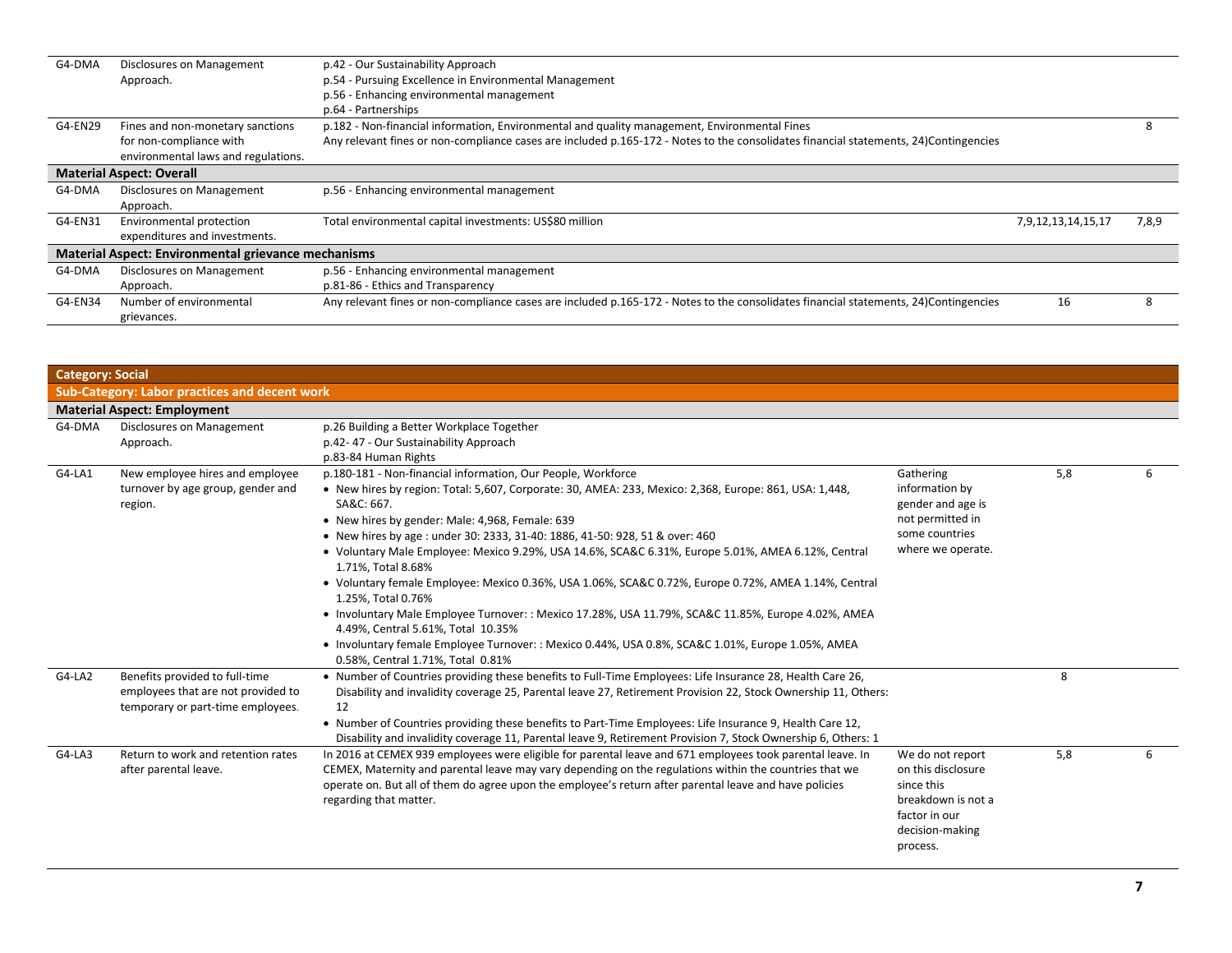|        | Material Aspect: Labor/management relations |                                                                                                                                      |  |  |
|--------|---------------------------------------------|--------------------------------------------------------------------------------------------------------------------------------------|--|--|
| G4-DMA | Disclosures on Management                   | p.26 Building a Better Workplace Together                                                                                            |  |  |
|        | Approach.                                   | p.42-47 - Our Sustainability Approach                                                                                                |  |  |
|        |                                             | CEMEX HR Policy Statement: https://archive.cemex.com/liferaysd/en/files/CemexPolicyStatement.pdf                                     |  |  |
| G4-LA4 | Minimum notice periods regarding            | CEMEX provides an average notice period of 4 weeks. Even though, in some of the countries where we operate the law do not            |  |  |
|        | operational changes.                        | establish minimum days of notice period, CEMEX has always looked for giving a fair treatment to their employees and in those         |  |  |
|        |                                             | situations where the staff reductions are required (by decision of the company) we look to provide a reasonable time for transition. |  |  |
|        |                                             | We provide better severance package than the ones established by the law and in some countries and at certain levels we even         |  |  |
|        |                                             | support with other services, such as head hunting (relocation).                                                                      |  |  |

|        | <b>Material Aspect: Occupational health and safety</b>                                                                                       |                                                                                                                                                                                                                                                                                                                                                                                                                                                                                                                                                                                                                                                                                                                                                                                                                                                                                                                                                                                                                                                                                                                                                                                                                                                                                                                                                                                                                                                                                                                                                                                                                                                                                                                                                                                                                                                                                                                                                                                                                                                                                                                                                                                                                                                                                                                                                                                                                                                                                                                                                                                                                                                                                                                                                                                                                                                                                                                                    |                                                                                                                                     |     |  |  |  |
|--------|----------------------------------------------------------------------------------------------------------------------------------------------|------------------------------------------------------------------------------------------------------------------------------------------------------------------------------------------------------------------------------------------------------------------------------------------------------------------------------------------------------------------------------------------------------------------------------------------------------------------------------------------------------------------------------------------------------------------------------------------------------------------------------------------------------------------------------------------------------------------------------------------------------------------------------------------------------------------------------------------------------------------------------------------------------------------------------------------------------------------------------------------------------------------------------------------------------------------------------------------------------------------------------------------------------------------------------------------------------------------------------------------------------------------------------------------------------------------------------------------------------------------------------------------------------------------------------------------------------------------------------------------------------------------------------------------------------------------------------------------------------------------------------------------------------------------------------------------------------------------------------------------------------------------------------------------------------------------------------------------------------------------------------------------------------------------------------------------------------------------------------------------------------------------------------------------------------------------------------------------------------------------------------------------------------------------------------------------------------------------------------------------------------------------------------------------------------------------------------------------------------------------------------------------------------------------------------------------------------------------------------------------------------------------------------------------------------------------------------------------------------------------------------------------------------------------------------------------------------------------------------------------------------------------------------------------------------------------------------------------------------------------------------------------------------------------------------------|-------------------------------------------------------------------------------------------------------------------------------------|-----|--|--|--|
| G4-DMA | Disclosures on Management<br>Approach.                                                                                                       | p.42-47 - Our Sustainability Approach<br>p.23-24 - Placing Health and Safety First<br>Our Values: https://archive.cemex.com/AboutUs/CompanyValues.aspx<br>Health and Safety Policy: https://archive.cemex.com/liferaysd/en/files/CemexHealthAndSafetyPolicy.pdf                                                                                                                                                                                                                                                                                                                                                                                                                                                                                                                                                                                                                                                                                                                                                                                                                                                                                                                                                                                                                                                                                                                                                                                                                                                                                                                                                                                                                                                                                                                                                                                                                                                                                                                                                                                                                                                                                                                                                                                                                                                                                                                                                                                                                                                                                                                                                                                                                                                                                                                                                                                                                                                                    |                                                                                                                                     |     |  |  |  |
| G4-LA5 | Percentage of total workforce<br>represented in formal joint<br>management-worker health and<br>safety committees.                           | 72.7% of the workforce is represented in formal joint management-worker health and safety committees.<br>Health and Safety committees are managed at a local (country) level.                                                                                                                                                                                                                                                                                                                                                                                                                                                                                                                                                                                                                                                                                                                                                                                                                                                                                                                                                                                                                                                                                                                                                                                                                                                                                                                                                                                                                                                                                                                                                                                                                                                                                                                                                                                                                                                                                                                                                                                                                                                                                                                                                                                                                                                                                                                                                                                                                                                                                                                                                                                                                                                                                                                                                      |                                                                                                                                     | 8   |  |  |  |
| G4-LA6 | Type of injury and rates of injury,<br>occupational diseases, lost days, and<br>absenteeism, and total number of<br>work-related fatalities. | • Type of employee/contractor injuries: slip; trip or fall as same or uneven level; hit by moving, flying or<br>falling object; incidents involving moving vehicles; injured while handling, lifting or carrying; hit against<br>something fixed or stationary; contact with moving machinery; fall from a height; trapped by something<br>collapsing; exposed to or contact with a harmful substance; exposed to fire or heat; contact with electricity<br>or electrical discharge.<br>• Employees: 5 contact with moving machinery; 2 exposed to heat or fire, or contact with harmful substance;<br>3 hit against something fixed or stationary; 16 hit against moving, flying or falling object; 3 incidents<br>involving moving vehicles; 5 injured while handling, lifting or carrying; 21 slip, trip or fall; 1 trapped by<br>something collapsing; 1 other<br>• Contractors: 14 incidents of hit by moving, flying or falling object; 8 incidents involving moving vehicles; 7<br>contact with moving machinery; 6 incidents of slipping, tripping or falling at same on uneven level;<br>2exposed to fire or heat; 7 fall from height; 5 injured while handling, lifting or carrying; 1 trapped by<br>something collapsing; 3 other<br>. Injury rate: CEMEX: 0.6, Central 0.0, AMEA 0.5, Europe 0.8, Mexico 0.4, USA 0.8, SA&C 0.5.<br>• LTI Severity Rate = 76.8. By country: Argentina 0.0, Austria 0.0, Bahamas 0.0, Bangladesh 0.0, Brazil 0.0,<br>Central 0.0, Colombia 39.4, Costa Rica 0.0, Croatia 0.0, Czech Republic 219.5, Dominican Republic 14.7,<br>Egypt 0, Finland 0, France 261, Germany 13.1, Guatemala 393.6, Haiti 0.0, Hungary 0.0, Israel 331.1,<br>Jamaica 0.0, Latvia 0.0, Malaysia 89.2, Mexico 66.3, Nicaragua 0.0, Norway 0.0, Panama 86.2, Peru 0.0,<br>Philippines 240.2, Poland 58.4, Puerto Rico 410.9, Spain 37.2, Sweden 0.0, UAE 0.0, UK 53.7, USA 93.9<br>• Absentee rate (AR) = 1.8. By country: Argentina 9.0, Austria 0.0, Bahamas 2.0, Bangladesh 0.5, Brazil 0.0,<br>Central 0.1, Colombia 1.5, Costa Rica 1.0, Croatia 2.3, Czech Republic 1.7, Dominican Republic 1.6, Egypt<br>0.9, El Salvador 0.0, Finland 0.0, France 4.1, Germany 5.4, Guatemala 0.1, Haiti 1.2, Hungary 0.0, Israel 2.4,<br>Jamaica 0.9, Latvia 3.3, Malaysia 1.1, Nicaragua 1.2, Panama 0.9, Peru 2.4, Philippines 1.1, Poland 3, Puerto<br>Rico 2.5, Scandinavia 0.0, UAE 0.4, UK 3.4, USA 0.0, Switzerland Office 0.7<br>• (In calculating lost days, we track calendar days, starting from the first day of absence).<br>· Employee Fatalities: CEMEX: 3, Central 0, AMEA 0, Europe 0, Mexico 2, USA 0, SA&C 1<br>• Contractor Fatalities: CEMEX: 10, Central 0, AMEA 2, Mexico 5, Europe 1, USA 1, SA&C 1.<br>• Independent Contractor Frequency Rate: 0.9<br>• System of rules applied in recording and reporting accident statistics: CSI reporting protocol and internal<br>reporting guidelines. | In several countries<br>where we operate,<br>we are not legally<br>permitted to track<br>data for contractors<br>or data by gender. | 3,8 |  |  |  |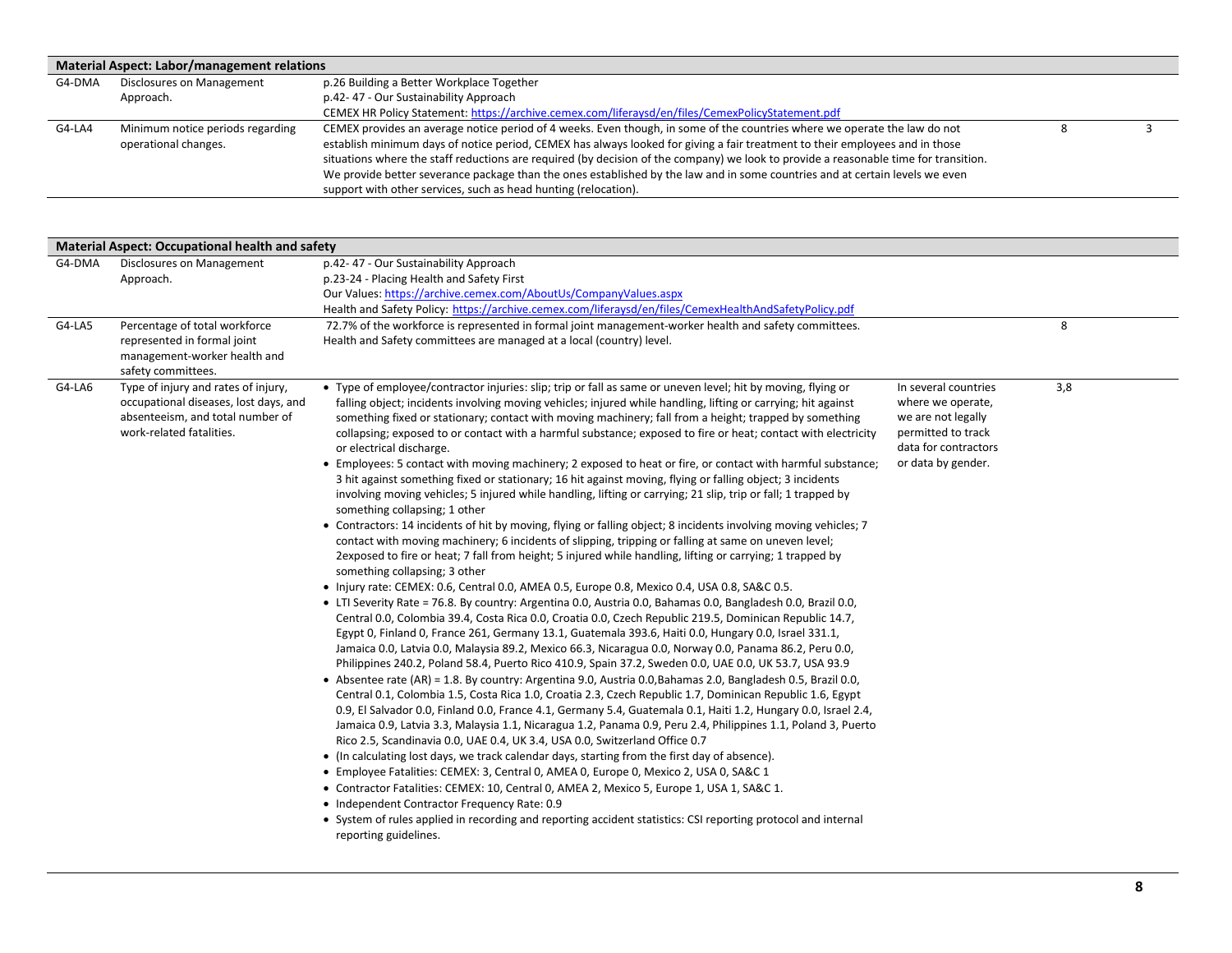| G4-LA7 | Workers with high incidence or high<br>risk of diseases related to their<br>occupation. | Only 1.6% of workers in our sites are involved in occupational activities with a high risk or incidence of specific diseases.                                                                                                                     | 3,8 |  |
|--------|-----------------------------------------------------------------------------------------|---------------------------------------------------------------------------------------------------------------------------------------------------------------------------------------------------------------------------------------------------|-----|--|
| G4-LA8 | Health and safety topics covered in<br>formal agreements with trade<br>unions.          | Health and safety issues are included in 58% of our agreements with unions. Some of the topics covered at local and global level are:<br>consultation over safe work practices, safety clothing and equipment, and safety training, among others. |     |  |
|        |                                                                                         |                                                                                                                                                                                                                                                   |     |  |

|         | <b>Material Aspect: Training and education</b>                                                                       |                                                                                                                                                                                                                                                                                                                                                                                                                                                                                                                                                                                                                                                                                                                                                                              |                                                                                                                                            |        |   |
|---------|----------------------------------------------------------------------------------------------------------------------|------------------------------------------------------------------------------------------------------------------------------------------------------------------------------------------------------------------------------------------------------------------------------------------------------------------------------------------------------------------------------------------------------------------------------------------------------------------------------------------------------------------------------------------------------------------------------------------------------------------------------------------------------------------------------------------------------------------------------------------------------------------------------|--------------------------------------------------------------------------------------------------------------------------------------------|--------|---|
| G4-DMA  | Disclosures on Management                                                                                            | p.27 - Evolving Career Building, Talent Management                                                                                                                                                                                                                                                                                                                                                                                                                                                                                                                                                                                                                                                                                                                           |                                                                                                                                            |        |   |
|         | Approach.                                                                                                            |                                                                                                                                                                                                                                                                                                                                                                                                                                                                                                                                                                                                                                                                                                                                                                              |                                                                                                                                            |        |   |
| G4-LA9  | Average hours of training per year                                                                                   | p.181 - Non-financial information, Training provided by operations (average hours)                                                                                                                                                                                                                                                                                                                                                                                                                                                                                                                                                                                                                                                                                           |                                                                                                                                            | 4,5,8  | 6 |
| G4-LA10 | Programs for skills management and<br>lifelong learning that support the<br>continued employability of<br>employees. | p.27 - Evolving Career Building, Talent Management<br><b>Talent Development:</b><br>http://archive.cemex.com/SustainableDevelopment/EngagingandRetainingOurTalent.aspx<br>At CEMEX we support our people in achieving their full potential by providing a comprehensive development<br>offering including: Health and Safety, Building Commercial Capabilities, Leadership Development. CEMEX<br>development philosophy considers experiences as a cornerstone supported by coaching and traditional<br>learning programs. We have shared responsibility for development, the individual commitment to meet<br>development objectives plus feedback and coaching provided from our supervisors and colleagues is<br>considered key for our professional and personal growth. | Transition<br>assistance<br>programs are<br>managed and<br>implemented at the<br>local level and are<br>subjected to local<br>regulations. | 4,8    |   |
| G4-LA11 | Employees receiving regular<br>performance and career<br>development reviews.                                        | 9,064 of executives and employees have access to our Intuitional Tool of Performance and Career<br>development reviews. 7,212 (80%) of them set goals and had feedback. Other employees and operators also<br>receive regular performance and career development reviews but are not registered in a global tool; in these<br>cases, managers are responsible for holding feedback and performance review sessions.                                                                                                                                                                                                                                                                                                                                                          | Information by<br>gender or<br>employee category<br>is not permitted in<br>some countries<br>where we operate.                             | 5,8    | 6 |
|         | <b>Material Aspect: Diversity and equal opportunity</b>                                                              |                                                                                                                                                                                                                                                                                                                                                                                                                                                                                                                                                                                                                                                                                                                                                                              |                                                                                                                                            |        |   |
| G4-DMA  | Disclosures on Management                                                                                            | p.49 - Generating Empowerment, Diversity, and Capacity-Building                                                                                                                                                                                                                                                                                                                                                                                                                                                                                                                                                                                                                                                                                                              |                                                                                                                                            |        |   |
|         | Approach.                                                                                                            | p.84 - Equal Opportunity and Fair Compensation                                                                                                                                                                                                                                                                                                                                                                                                                                                                                                                                                                                                                                                                                                                               |                                                                                                                                            |        |   |
| G4-LA12 | Composition of governance bodies.                                                                                    | p.77 - Corporate Governance<br>The Board of Directors (highest governance body) has 13 members, all of whom are male. The Executive Committee is composed of<br>12 members, all of whom are male; 4 are 40-50 years old and 8 are over 50; 6 are from Mexico, 5 from Spain and 1 from the United<br>States.                                                                                                                                                                                                                                                                                                                                                                                                                                                                  |                                                                                                                                            | 5,8    | 6 |
|         | Material Aspect: Equal remuneration for women and men                                                                |                                                                                                                                                                                                                                                                                                                                                                                                                                                                                                                                                                                                                                                                                                                                                                              |                                                                                                                                            |        |   |
| G4-DMA  | Disclosures on Management<br>Approach.                                                                               | p.84 - Equal Opportunity and Fair Compensation                                                                                                                                                                                                                                                                                                                                                                                                                                                                                                                                                                                                                                                                                                                               |                                                                                                                                            |        |   |
| G4-LA13 | Ratio of basic salary and<br>remuneration of women to men.                                                           | Senior Management: 1.17   Middle Management: 1.18   Other Employees: 1.10   Workers: 1.03   Overall: 1.08<br>These calculations include all countries where CEMEX operates.                                                                                                                                                                                                                                                                                                                                                                                                                                                                                                                                                                                                  |                                                                                                                                            | 5,8,10 | 6 |
|         | <b>Material Aspect: Labor practices grievance mechanisms</b>                                                         |                                                                                                                                                                                                                                                                                                                                                                                                                                                                                                                                                                                                                                                                                                                                                                              |                                                                                                                                            |        |   |
| G4-DMA  | Disclosures on Management<br>Approach.                                                                               | p.81 - Our Reporting Mechanism - ETHOSline                                                                                                                                                                                                                                                                                                                                                                                                                                                                                                                                                                                                                                                                                                                                   |                                                                                                                                            |        |   |
| G4-LA16 | Grievances about labor practices.                                                                                    | p.81 - Our Reporting Mechanism - ETHOSline                                                                                                                                                                                                                                                                                                                                                                                                                                                                                                                                                                                                                                                                                                                                   |                                                                                                                                            | 10,16  |   |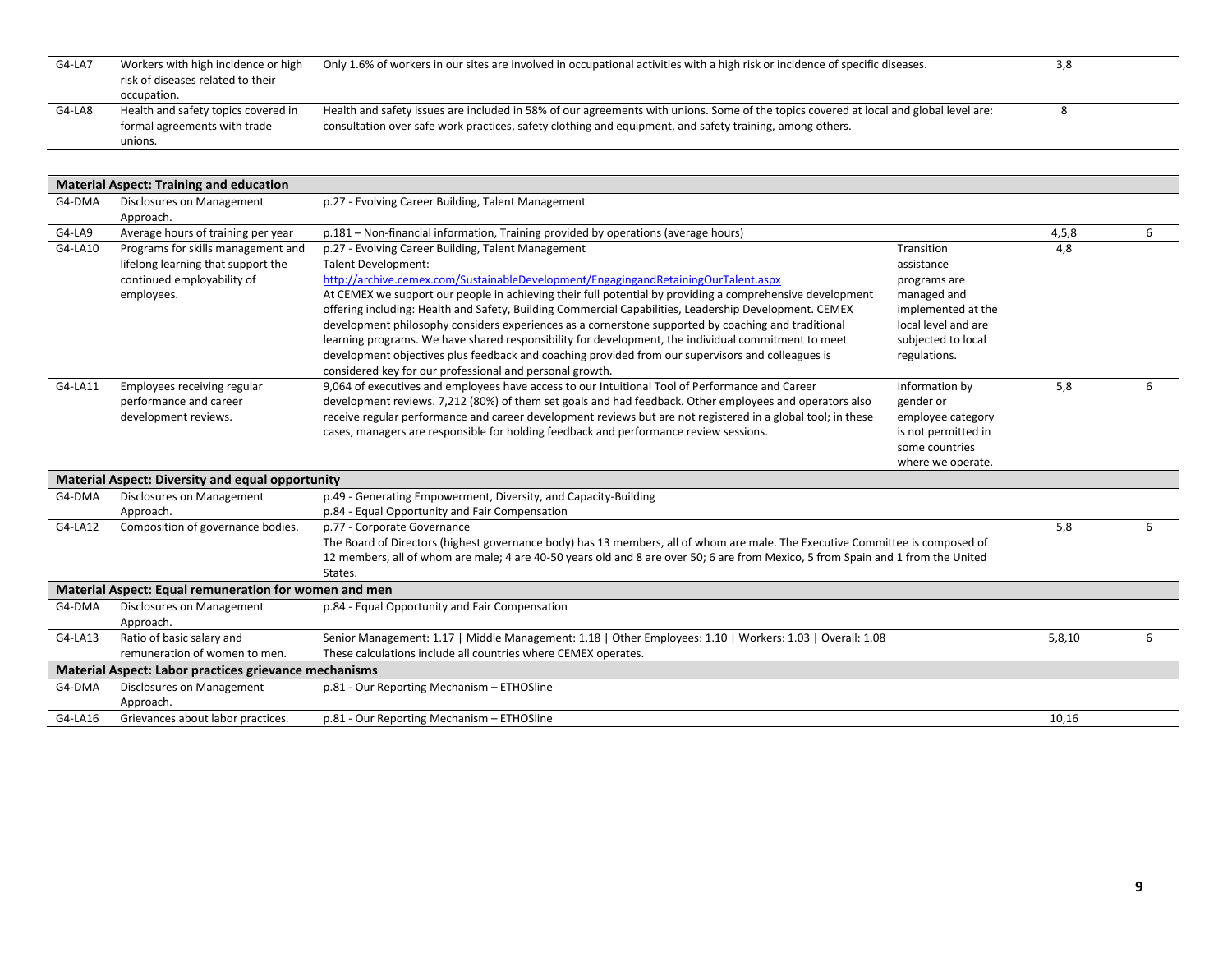|        | <b>Sub-Category: Human Rights</b>                                                                                                                |                                                                                                                                                                                                                                                                                                                                                                                                                                                                                                                                                                                                                                                                                                                                                                                                                                                                                                                                                                                                                                                                                                                                                                                                                                                                                                                                                                                                                        |     |   |  |  |
|--------|--------------------------------------------------------------------------------------------------------------------------------------------------|------------------------------------------------------------------------------------------------------------------------------------------------------------------------------------------------------------------------------------------------------------------------------------------------------------------------------------------------------------------------------------------------------------------------------------------------------------------------------------------------------------------------------------------------------------------------------------------------------------------------------------------------------------------------------------------------------------------------------------------------------------------------------------------------------------------------------------------------------------------------------------------------------------------------------------------------------------------------------------------------------------------------------------------------------------------------------------------------------------------------------------------------------------------------------------------------------------------------------------------------------------------------------------------------------------------------------------------------------------------------------------------------------------------------|-----|---|--|--|
|        | Material Aspect: Freedom of association and collective bargaining                                                                                |                                                                                                                                                                                                                                                                                                                                                                                                                                                                                                                                                                                                                                                                                                                                                                                                                                                                                                                                                                                                                                                                                                                                                                                                                                                                                                                                                                                                                        |     |   |  |  |
| G4-DMA | Disclosures on Management<br>Approach.                                                                                                           | p.84 - Freedom to Associate                                                                                                                                                                                                                                                                                                                                                                                                                                                                                                                                                                                                                                                                                                                                                                                                                                                                                                                                                                                                                                                                                                                                                                                                                                                                                                                                                                                            |     |   |  |  |
| G4-HR4 | Operations and suppliers identified<br>in which the right to exercise<br>freedom of association and<br>collective bargaining may be<br>violated. | No risks to freedom of association or collective bargaining were identified. 16,936 of our employees (63%) are represented by a<br>union. CEMEX fully acknowledges, supports, and respects its employee's rights to freedom of association, provided all actions are<br>legal and that they do not interfere with the employees' duties and responsibilities. We also engage with employees through:<br>collective bargaining processes, quarterly meetings of the board of directors with workers, monthly meetings by specific<br>departments, and individual meetings within departments.<br>Supplier Code of Conduct: http://archive.cemex.com/Suppliers/files/CodeOfConduct.pdf                                                                                                                                                                                                                                                                                                                                                                                                                                                                                                                                                                                                                                                                                                                                   | 8   | 3 |  |  |
|        | <b>Sub-Category: Society</b>                                                                                                                     |                                                                                                                                                                                                                                                                                                                                                                                                                                                                                                                                                                                                                                                                                                                                                                                                                                                                                                                                                                                                                                                                                                                                                                                                                                                                                                                                                                                                                        |     |   |  |  |
|        | <b>Material Aspect: Local communities</b>                                                                                                        |                                                                                                                                                                                                                                                                                                                                                                                                                                                                                                                                                                                                                                                                                                                                                                                                                                                                                                                                                                                                                                                                                                                                                                                                                                                                                                                                                                                                                        |     |   |  |  |
| G4-DMA | Disclosures on Management<br>Approach.                                                                                                           | p. 13 - Our Value Creation Model<br>p.47 - Implementing a high social strategy<br>p.47 - Promoting the development of sustainable communities<br>p.49 - Generating empowerment, diversity, and capacity-building                                                                                                                                                                                                                                                                                                                                                                                                                                                                                                                                                                                                                                                                                                                                                                                                                                                                                                                                                                                                                                                                                                                                                                                                       |     |   |  |  |
| G4-SO1 | Operations with implemented local<br>community engagement, impact<br>assessments, and development<br>programs.                                   | p.181 - Non-financial information, Sites conducting social impact assessments and Sites with community Engagement Plans<br>p.47 - Implementing a High-Impact Social Strategy<br>Community relations are managed at the country level so that they can be tailored to the particular circumstances of each locale.<br>Before we open, close, or change local operations, we talk with our neighbors in order to improve our mutual understanding of needs<br>and concerns. 98% of our operations have community engagement plans, which help us to identify the communities near our<br>operations, our impacts on them, and their needs; and then develop and implement effective, site-specific social programs. Our<br>Environmental Management System includes a requirement that all business units consider community concerns when identifying<br>the potential effects of our operations. Though details are determined locally, the community plans must be in accordance with<br>CEMEX's social-investment guidelines. These internal guidelines provide a common framework for the planning and execution of all<br>of our social-investment strategies: programs we run directly, programs conducted through partnerships with stakeholders, cash and<br>in-kind donations, and employee volunteer efforts.<br>Our Neighbors: http://archive.cemex.com/SustainableDevelopment/HighImpactSocialStrategy.aspx | 11  |   |  |  |
| G4-SO2 | Operations with actual and potential<br>negative impacts on local<br>communities.                                                                | There were no reports that we are aware of on significant negative impacts on communities.                                                                                                                                                                                                                                                                                                                                                                                                                                                                                                                                                                                                                                                                                                                                                                                                                                                                                                                                                                                                                                                                                                                                                                                                                                                                                                                             | 1,2 |   |  |  |

|        | <b>Material Aspect: Anti-corruption</b> |                                                                                                                      |                    |    |    |
|--------|-----------------------------------------|----------------------------------------------------------------------------------------------------------------------|--------------------|----|----|
| G4-DMA | Disclosures on Management               | p.83 - Global Compliance Program                                                                                     |                    |    |    |
|        | Approach.                               |                                                                                                                      |                    |    |    |
| G4-SO3 | Operations assessed for risks related   | During 2016, 15 CEMEX operations were classified as medium to high risk countries for perceived corruption           |                    | 16 | 10 |
|        | to corruption and the significant       | based on Transparency International. All of them were assessed for risks related to corruption and no incidents      |                    |    |    |
|        | risks identified.                       | were found. In addition, all supplier contracts include not only anti-bribery clauses, but also antibribery          |                    |    |    |
|        |                                         | certification letter. Moreover, CEMEX makes its best effort to analyze suppliers' historical corruption behavior     |                    |    |    |
|        |                                         | prior to signing a contract.                                                                                         |                    |    |    |
| G4-SO4 | Communication and training on anti-     | We use communication resources to distribute our global antibribery policy to all (100%) governance body             | By 2018, we will   | 16 | 10 |
|        | corruption policies and procedures.     | members and employees. Additionally, 100% have access to the Code of Ethics which contains a compliance              | broaden the        |    |    |
|        |                                         | chapter related to anti-bribery manners were all forms of corruption are explicitly rejected by CEMEX.               | analysis of        |    |    |
|        |                                         | Our training analysis is focused on identifying the most vulnerable geographic and functional areas. 797             | audiences trained. |    |    |
|        |                                         | employees trained on corruption and bribery. Regarding our business partners, all (100%) supplier contracts          |                    |    |    |
|        |                                         | include not only anti-bribery clauses, but also anti-bribery certification letter. During the year, two Conflicts of |                    |    |    |
|        |                                         | interest of ethics campaigns were launched to all our employees.                                                     |                    |    |    |
| G4-SO5 | Confirmed incidents of corruption       | There were no incidents that met the Foreign Corrupt Practices Act and UK Antibribery Act standard for               |                    | 16 | 10 |
|        | and actions taken.                      | corruption, nor were any legal cases regarding corrupt practices by either our organization or our employees         |                    |    |    |
|        |                                         | concluded during the reporting period. We continuously monitor our employee's behavior and compel our                |                    |    |    |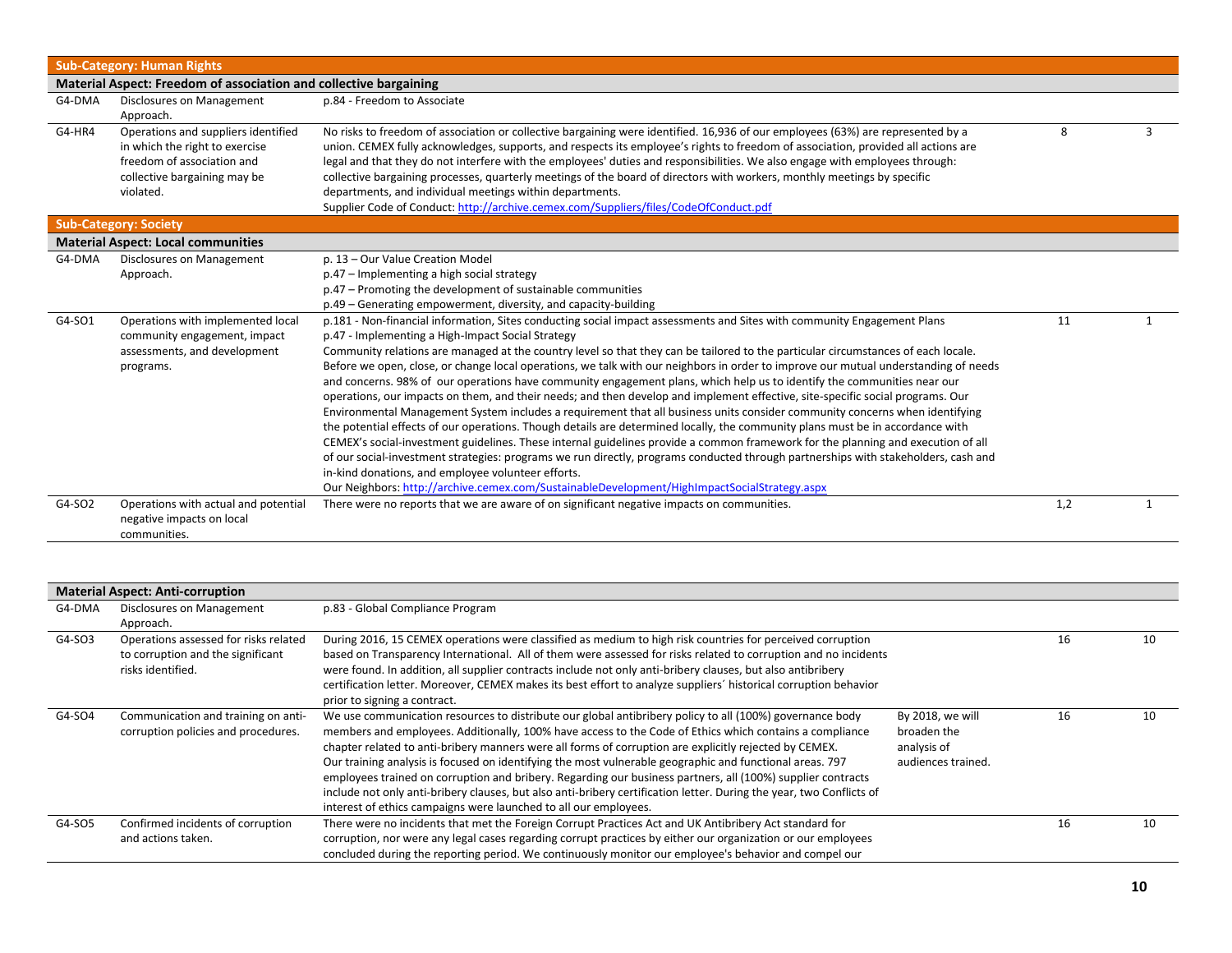|        |                                                      | employees to report any corruption acts through ETHOSline.                                                                              |                |    |
|--------|------------------------------------------------------|-----------------------------------------------------------------------------------------------------------------------------------------|----------------|----|
|        | <b>Material Aspect: Public policy</b>                |                                                                                                                                         |                |    |
| G4-DMA | Disclosures on Management                            | p.26 - Code of Ethics, Political Contributions and activities                                                                           |                |    |
|        | Approach.                                            | https://archive.cemex.com/InvestorCenter/files/CodeofEthics.pdf                                                                         |                |    |
| G4-SO6 | Value of political contributions by                  | Financial and/or in-kind contributions to political parties and/or related institutions are to be performed in accordance with the      | 16             | 10 |
|        | country and recipient/beneficiary.                   | applicable laws.                                                                                                                        |                |    |
|        | <b>Material Aspect: Anti-competitive behavior</b>    |                                                                                                                                         |                |    |
| G4-DMA | Disclosures on Management                            | p.83 - Global Compliance Program                                                                                                        |                |    |
|        | Approach.                                            | p.26 - Code of Ethics, Antitrust Compliance                                                                                             |                |    |
|        |                                                      | https://archive.cemex.com/InvestorCenter/files/CodeofEthics.pdf                                                                         |                |    |
| G4-SO7 | Legal actions for anti-competitive                   | Any relevant fines or non-compliance cases are included p.165-172 - Notes to the consolidates financial statements, 24)Contingencies    | 16             |    |
|        | behavior, anti-trust, and monopoly                   |                                                                                                                                         |                |    |
|        | practices and their outcomes.                        |                                                                                                                                         |                |    |
|        | <b>Material Aspect: Compliance</b>                   |                                                                                                                                         |                |    |
| G4-DMA | Disclosures on Management                            | p.83 - Global Compliance Program                                                                                                        |                |    |
|        | Approach.                                            |                                                                                                                                         |                |    |
| G4-SO8 | Fines and non-monetary sanctions                     | Any relevant fines or non-compliance cases are included p.165-172 - Notes to the consolidates financial statements, 24)Contingencies    | 16             |    |
|        | for non-compliance with laws and                     |                                                                                                                                         |                |    |
|        | regulations.                                         |                                                                                                                                         |                |    |
|        | <b>Sub-Category: Product responsibility</b>          |                                                                                                                                         |                |    |
|        | <b>Material Aspect: Customer health and safety</b>   |                                                                                                                                         |                |    |
| G4-DMA | Disclosures on Management<br>Approach.               | p.25 - End-to-End Product Safety                                                                                                        |                |    |
| G4-PR1 | Significant product and service                      | The health and safety aspects of all of our products are considered at all life cycle stages. We strive to consistently ensure that our |                |    |
|        | categories for which health and                      | products are safe to transport, store, handle, use and dispose of. However, some products may carry risks to people's health and        |                |    |
|        | safety impacts are assessed.                         | safety if the proper precautions are not taken. To prevent such risks, we have compiled a range of product safety sheets which          |                |    |
|        |                                                      | outline any main hazards and precautions that should be taken when handling these products. For more information, local sales           |                |    |
|        |                                                      | offices should be contacted.                                                                                                            |                |    |
| G4-PR2 | Incidents of non-compliance                          | Any relevant fines or non-compliance cases are included p.165-172 - Notes to the consolidates financial statements, 24)Contingencies    | 16             |    |
|        | concerning the health and safety                     |                                                                                                                                         |                |    |
|        | impacts of products and services.                    |                                                                                                                                         |                |    |
|        | <b>Material Aspect: Product and service labeling</b> |                                                                                                                                         |                |    |
| G4-DMA | Disclosures on Management<br>Approach.               | p.43 - CEMEX Sustainability Material Issues                                                                                             |                |    |
| G4-PR3 | Product and service information and                  | At a local level we make available to all our customers key information about our products, including: key<br>The great majority        | 12             |    |
|        | labeling.                                            | features, applications, safety precautions, information on how to use them, information on how to store<br>of our products are          |                |    |
|        |                                                      | them, components, contents, and other information. To see an example of these data sheets, please visit:<br>sold in bulk without        |                |    |
|        |                                                      | www.cemexcolombia.com/SolucionesConstructor/files/UsoGeneral.pdf<br>labeling or                                                         |                |    |
|        |                                                      | www.cemex.co.uk/documentsanddownloads.aspx<br>packaging.                                                                                |                |    |
| G4-PR4 | Incidents of non-compliance with                     | The company has not identified any non-compliance with regulations and voluntary codes during the reporting year.                       | 16             |    |
|        | regulations and voluntary codes                      |                                                                                                                                         |                |    |
|        | concerning labeling.                                 |                                                                                                                                         |                |    |
| G4-PR5 | Surveys measuring customer                           | p.181 - Non-financial information, Countries that conduct regular customer satisfaction surveys                                         | $\overline{4}$ |    |
|        | satisfaction.                                        |                                                                                                                                         |                |    |
|        | <b>Material Aspect: Customer privacy</b>             |                                                                                                                                         |                |    |
| G4-DMA | Disclosures on Management                            | p.29-31 - Fostering a customer-centric organization                                                                                     |                |    |
|        | Approach.                                            |                                                                                                                                         |                |    |
| G4-PR8 | Substantiated complaints regarding                   | The company has not identified any substantiated complaint during the reporting year.                                                   | 16             |    |
|        | breaches of customer privacy.                        |                                                                                                                                         |                |    |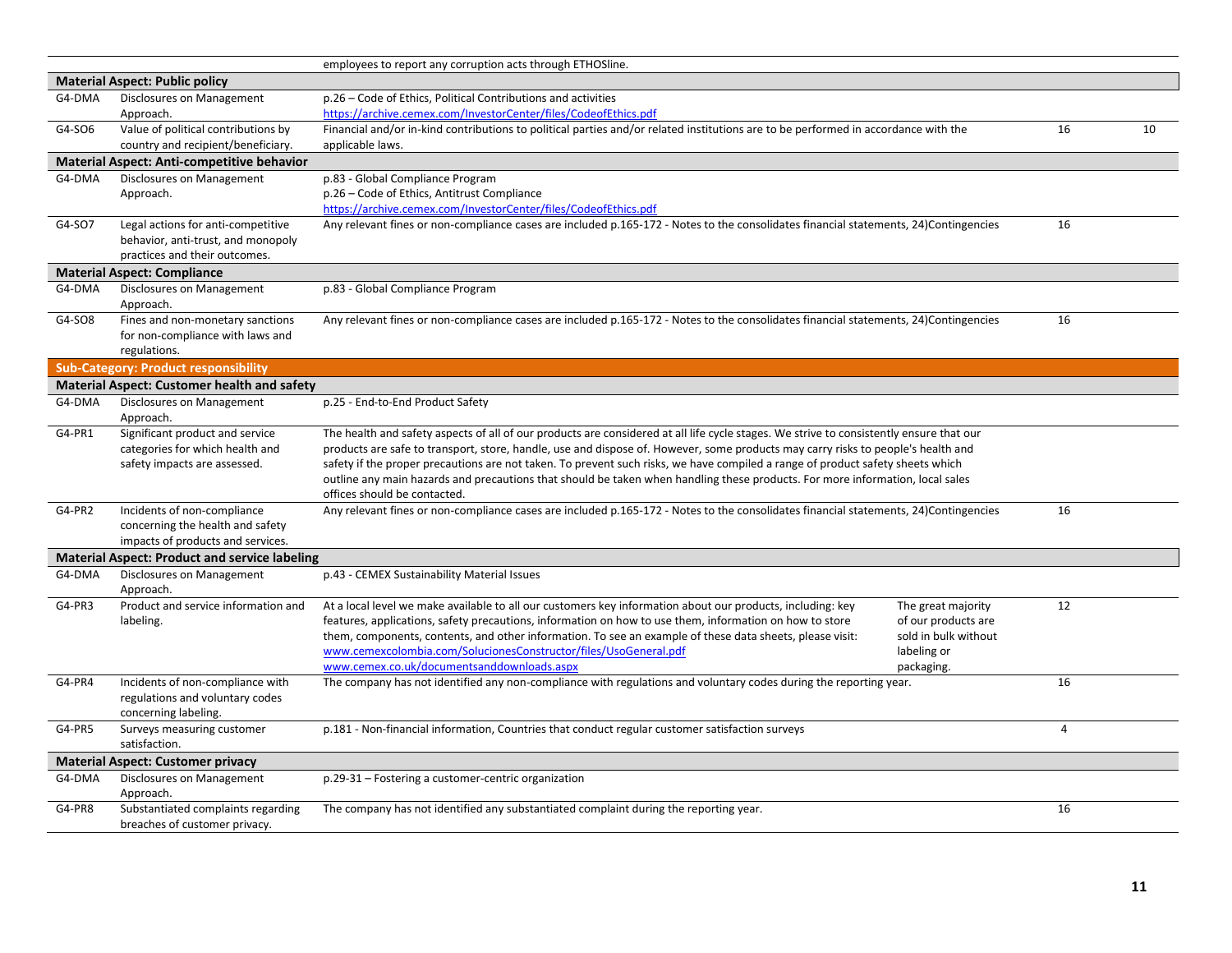## **GRI Content Index Appendix: Non-material disclosures**

|                          | <b>SPECIFIC STANDARD DISCLOSURES</b>                               | <b>Page Reference or Disclosure</b>                                                                                                                                                                                                                                                                                                                                                                                                                                                                                                                                                                                                                                                                                                                                                                                                                                                                                                                                                                                                                                 | <b>SDG Link</b> | <b>UNCG</b>  |  |
|--------------------------|--------------------------------------------------------------------|---------------------------------------------------------------------------------------------------------------------------------------------------------------------------------------------------------------------------------------------------------------------------------------------------------------------------------------------------------------------------------------------------------------------------------------------------------------------------------------------------------------------------------------------------------------------------------------------------------------------------------------------------------------------------------------------------------------------------------------------------------------------------------------------------------------------------------------------------------------------------------------------------------------------------------------------------------------------------------------------------------------------------------------------------------------------|-----------------|--------------|--|
|                          | <b>Category: Economic</b>                                          |                                                                                                                                                                                                                                                                                                                                                                                                                                                                                                                                                                                                                                                                                                                                                                                                                                                                                                                                                                                                                                                                     |                 |              |  |
|                          | <b>Aspect: Procurement practices</b>                               |                                                                                                                                                                                                                                                                                                                                                                                                                                                                                                                                                                                                                                                                                                                                                                                                                                                                                                                                                                                                                                                                     |                 |              |  |
| G4-DMA                   | Disclosures on Management<br>Approach.                             | p.52-53 - Enhancing Our Suppliers Sustainability                                                                                                                                                                                                                                                                                                                                                                                                                                                                                                                                                                                                                                                                                                                                                                                                                                                                                                                                                                                                                    | 1,5,8           |              |  |
| G4-EC9                   | Proportion of spending on local<br>suppliers.                      | p.181 - Non-financial information, Purchases sourced from locally-based suppliers (%)<br>We believe that local sourcing is, in and of itself, a sustainable business practice. It creates jobs, which in turn stimulate local<br>economies, while developing new skills among local workers. Whenever feasible, we support small, locally based suppliers<br>everywhere we operate. The definition of local supplier is specific to each country where we operate and complies with local<br>legislations. The exact criteria used to select suppliers vary from country to country, but always includes cost, quality, and delivery<br>time. Sustainability principles are also increasingly factored into the decision.                                                                                                                                                                                                                                                                                                                                           | 12              |              |  |
|                          | <b>Category: Environment</b>                                       |                                                                                                                                                                                                                                                                                                                                                                                                                                                                                                                                                                                                                                                                                                                                                                                                                                                                                                                                                                                                                                                                     |                 |              |  |
| <b>Aspect: Materials</b> |                                                                    |                                                                                                                                                                                                                                                                                                                                                                                                                                                                                                                                                                                                                                                                                                                                                                                                                                                                                                                                                                                                                                                                     |                 |              |  |
| G4-DMA                   | Disclosures on Management<br>Approach.                             | p.55 - From waste to fuel<br>p.56 - Advancing towards a Circular Economy                                                                                                                                                                                                                                                                                                                                                                                                                                                                                                                                                                                                                                                                                                                                                                                                                                                                                                                                                                                            |                 |              |  |
| G4-EN1                   | Materials used by weight or volume.                                | Proprietary information.                                                                                                                                                                                                                                                                                                                                                                                                                                                                                                                                                                                                                                                                                                                                                                                                                                                                                                                                                                                                                                            | 8,12            | 7,8          |  |
| G4-EN2                   | Percentage of materials used that<br>are recycled input materials. | p.55 - From waste to fuel<br>p.56 - Advancing towards a Circular Economy<br>p.182 - Non-financial information, Volume of returned ready-mix concrete material from total delivered<br>p.182 - Non-financial information, Secondary and recycled aggregates used as a direct replacement of primary aggregates<br>p.182 - Non-Financial information, Waste management                                                                                                                                                                                                                                                                                                                                                                                                                                                                                                                                                                                                                                                                                                | 8.12            | $\mathbf{8}$ |  |
|                          | <b>Aspect: Energy</b>                                              |                                                                                                                                                                                                                                                                                                                                                                                                                                                                                                                                                                                                                                                                                                                                                                                                                                                                                                                                                                                                                                                                     |                 |              |  |
| G4-DMA                   | Disclosures on Management                                          | p.43 - CEMEX Sustainability Material Issues                                                                                                                                                                                                                                                                                                                                                                                                                                                                                                                                                                                                                                                                                                                                                                                                                                                                                                                                                                                                                         |                 |              |  |
|                          | Approach.                                                          | p.55 - From waste to fuel                                                                                                                                                                                                                                                                                                                                                                                                                                                                                                                                                                                                                                                                                                                                                                                                                                                                                                                                                                                                                                           |                 |              |  |
| G4-EN3                   | Energy consumption within the<br>organization.                     | Total energy consumption: 202,255 TJ.<br>• From renewable sources = 18,657 TJ (sewage sludge, wood, paper, carton, animal meal, agricultural, organic and other biomass).<br>• From non-renewable sources = 183,598 TJ (coal and anthracite, petrol coke, fuel oil, natural gas, lignite and diesel, waste oil, tires,<br>RDF, solvents, impregnated saw dust, mixed industrial wastes, other solid fossil based waste and liquid based waste).<br>In 2016 we substituted 23.3% of primary fuels with alternative fuels, as a result avoiding the use of more than 1.6 million tons of coal.<br>Electric consumption: 7,698 GWh. CEMEX doesn't have sales to report.<br>Please refer to the WBCSD's Guidelines for the Selection and Use of Fuels and Raw Materials in the Cement Manufacturing:<br>www.wbcsdcement.org/index.php/key-issues/fuels-and-materials/guidelines-for-selection<br>All units are available in Cement CO <sub>2</sub> and Energy Protocol, Version 3.1, CO <sub>2</sub> Emissions and Energy Inventory:<br>www.cement-co2-protocol.org/en/ | 7,8,12,13       | 7,8          |  |
| G4-EN4                   | Energy consumption outside of the<br>organization.                 | Production of cement produces CO <sub>2</sub> mostly from sources within the organization: combustion of fossil fuels during the calcination of<br>limestone. Energy consumed outside of the organization is not an issue where we focus our strategy                                                                                                                                                                                                                                                                                                                                                                                                                                                                                                                                                                                                                                                                                                                                                                                                               | 7,8,12,13       | 8            |  |
| G4-EN5                   | Energy intensity.                                                  | p.182 - Non-financial information, Other Carbon Strategy Indicators<br>Ratio denominator: kg CO <sub>2</sub> /ton of cementitious product<br>Types of energy included in the intensity ratio: Fuels<br>Coverage is 100% of scope 1 emissions in our cement operations (corresponding to 99.2% of all our scope 1 emissions reported under<br>the CDP). As scope 1 represents the vast majority of our emissions there are no targets for scopes 2 and 3.                                                                                                                                                                                                                                                                                                                                                                                                                                                                                                                                                                                                            | 7,8,12,13       | 8            |  |
| G4-EN6                   | Reduction of energy consumption.                                   | We have reduced our specific heat consumption of clinker production by 11.9% and our specific electricity consumption of cement<br>production by 6.1% since 1990. Regarding electricity, during 2016 we managed to consume 25% of our power needs in cement<br>operations from clean energy sources.<br>Energy included: Fuels and electricity used during the process of production<br>Baseline: 1990<br>All units are available in Cement $CO2$ and Energy Protocol, Version 3.1, $CO2$ Emissions and Energy Inventory:                                                                                                                                                                                                                                                                                                                                                                                                                                                                                                                                           | 7,8,12,13       | 8            |  |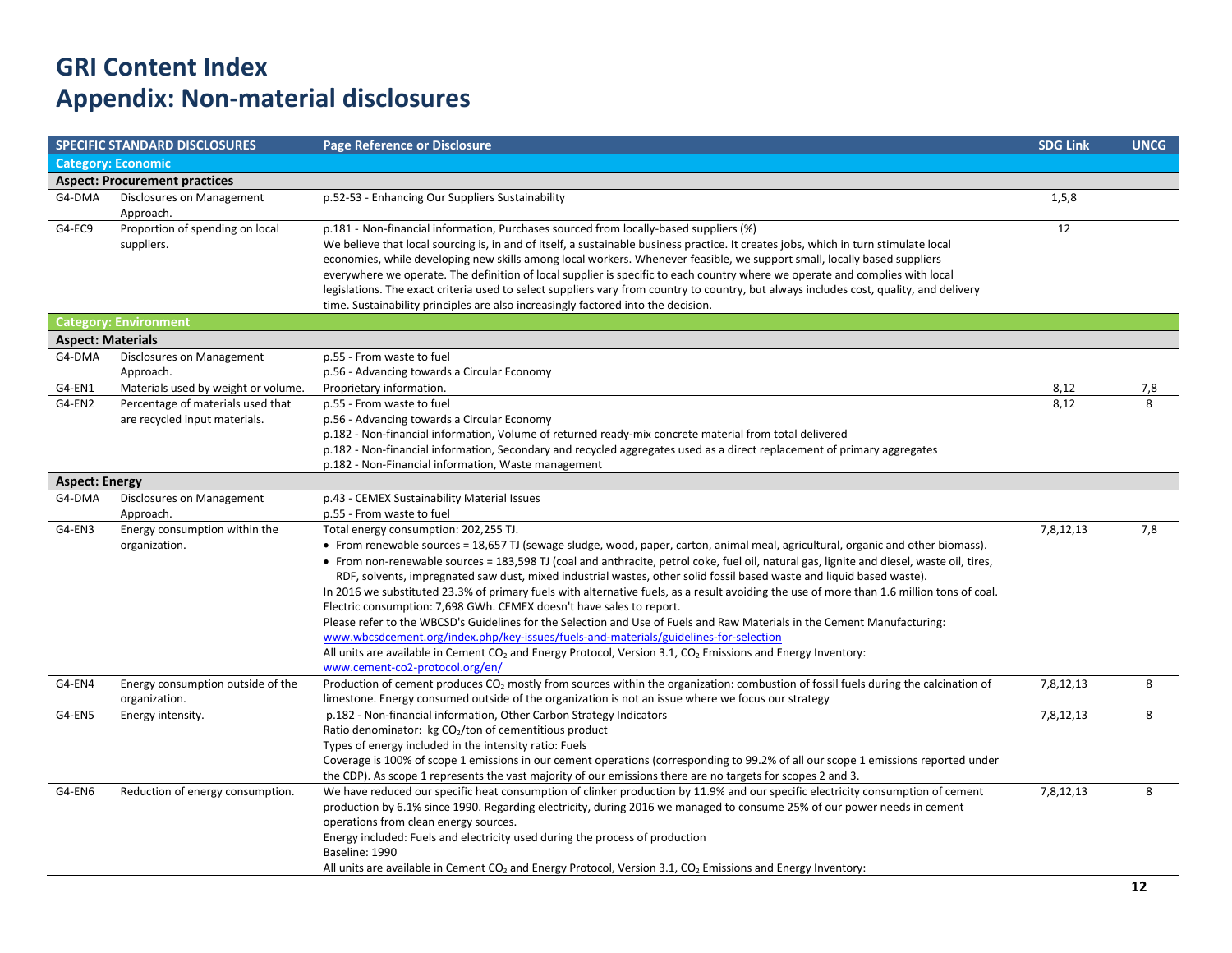|                      |                                                                | www.cement-co2-protocol.org/en/                                                                                                                                                                                                                                                                                                                                                                                              |               |     |
|----------------------|----------------------------------------------------------------|------------------------------------------------------------------------------------------------------------------------------------------------------------------------------------------------------------------------------------------------------------------------------------------------------------------------------------------------------------------------------------------------------------------------------|---------------|-----|
| G4-EN7               | Reductions in energy requirements<br>of products and services. | p.32-35 - Providing Sustainable Products, Solutions and Services<br>We have a number<br>p.38 - Delivering solutions for affordable housing and efficient buildings<br>of products and<br>p.181 - Non-financial information, Resilient and efficient building solutions<br>solutions that result<br>in energy savings.<br>We however<br>consider this<br>information<br>confidential and<br>key for our business<br>strategy. | 7,8,12,13     | 8   |
| <b>Aspect: Water</b> |                                                                |                                                                                                                                                                                                                                                                                                                                                                                                                              |               |     |
| G4-DMA               | Disclosures on Management                                      | p.58 - Managing Water to Minimize Use                                                                                                                                                                                                                                                                                                                                                                                        |               |     |
|                      | Approach.                                                      | Water Policy: https://archive.cemex.com/liferaysd/en/files/CemexWaterPolicy.pdf                                                                                                                                                                                                                                                                                                                                              |               |     |
| G4-EN8               | Water withdrawal by source.                                    | p.183 - Non-financial information, Water management                                                                                                                                                                                                                                                                                                                                                                          | 6             | 7,8 |
|                      |                                                                | To report our water withdrawals by sources CEMEX complies with the Water Management Methodology created in 2012 in                                                                                                                                                                                                                                                                                                           |               |     |
|                      |                                                                | collaboration with the IUCN, the latter contains a set of key performance indicators (KPIs) and their definitions, which are in line with                                                                                                                                                                                                                                                                                    |               |     |
|                      |                                                                | those agreed to within the Cement Sustainability Initiative (CSI). It also defines operational boundaries, four levels of accuracy for                                                                                                                                                                                                                                                                                       |               |     |
|                      |                                                                | water measurement, guidance on how to report the information and recommendations for meter calibration and maintenance.                                                                                                                                                                                                                                                                                                      |               |     |
| G4-EN9               | Water sources significantly affected                           | p.183 - Non-financial information, Water management                                                                                                                                                                                                                                                                                                                                                                          | 6             | 8   |
|                      | by withdrawal of water.                                        | p.58 - Managing Water to Minimize Use                                                                                                                                                                                                                                                                                                                                                                                        |               |     |
|                      |                                                                | 9% of our sites are located in areas of potential water stress. In case a water source would be located in a protected area we would                                                                                                                                                                                                                                                                                         |               |     |
|                      |                                                                | acknowledge this through our BAP standard mechanism.                                                                                                                                                                                                                                                                                                                                                                         |               |     |
| G4-EN10              | Percentage and total volume of                                 | p.183 - Non-financial information, Water management                                                                                                                                                                                                                                                                                                                                                                          | 6,8,12        | 8   |
|                      | water recycled and reused.                                     | To report our water withdrawals by sources CEMEX complies with the Water Management Methodology created in 2012 in<br>collaboration with the IUCN, the latter contains a set of key performance indicators (KPIs) and their definitions, which are in line with                                                                                                                                                              |               |     |
|                      |                                                                | those agreed to within the Cement Sustainability Initiative (CSI). It also defines operational boundaries, four levels of accuracy for                                                                                                                                                                                                                                                                                       |               |     |
|                      |                                                                | water measurement, guidance on how to report the information and recommendations for meter calibration and maintenance.                                                                                                                                                                                                                                                                                                      |               |     |
|                      |                                                                | According to KPIs definitions currently agreed on the CSI we will be reporting on the % of sites with recycling facilities.                                                                                                                                                                                                                                                                                                  |               |     |
|                      | <b>Aspect: Biodiversity</b>                                    |                                                                                                                                                                                                                                                                                                                                                                                                                              |               |     |
| G4-DMA               | Disclosures on Management                                      | Biodiversity Policy: https://archive.cemex.com/liferaysd/en/files/CemexBiodiversityPolicy.pdf                                                                                                                                                                                                                                                                                                                                |               |     |
|                      | Approach.                                                      |                                                                                                                                                                                                                                                                                                                                                                                                                              |               |     |
| G4-EN11              | Operational sites in protected areas                           | p.60 - Biodiversity Action Management and Quarry Rehabilitation Progress                                                                                                                                                                                                                                                                                                                                                     | 6, 14, 15, 17 | 8   |
|                      | and areas of high biodiversity value.                          | Biodiversity: http://archive.cemex.com/SustainableDevelopment/Biodiversity.aspx                                                                                                                                                                                                                                                                                                                                              |               |     |
| G4-EN12              | Description of significant impacts on                          | p.59 - Implementing Biodiversity Action Plans                                                                                                                                                                                                                                                                                                                                                                                | 6,14,15       | 8   |
|                      | biodiversity in protected areas.                               | Biodiversity: http://archive.cemex.com/SustainableDevelopment/Biodiversity.aspx                                                                                                                                                                                                                                                                                                                                              |               |     |
|                      |                                                                | Position paper on Environmental Management and Biodiversity:                                                                                                                                                                                                                                                                                                                                                                 |               |     |
|                      |                                                                | https://archive.cemex.com/liferaysd/en/files/CEMEX POSITION on Env Man Bio.pdf                                                                                                                                                                                                                                                                                                                                               |               |     |
| G4-EN13              | Habitats protected or restored.                                | p.60 - Biodiversity Action Management and Quarry Rehabilitation Progress                                                                                                                                                                                                                                                                                                                                                     | 6,14,15       | 8   |
|                      |                                                                | We have partnerships with the International Union for Conservation of Nature, BirdLife International, and local partners of BirdLife in                                                                                                                                                                                                                                                                                      |               |     |
|                      |                                                                | different countries to help us protect and restore habitats. All rehabilitation plans are compliant with local regulation. As part of its<br>biodiversity policy, CEMEX believes that rehabilitation to restore biodiversity is the best available tool to reach a no net loss on                                                                                                                                            |               |     |
|                      |                                                                | biodiversity. However, CEMEX acknowledges that offsetting may be appropriate for some quarries where it would not be possible to                                                                                                                                                                                                                                                                                             |               |     |
|                      |                                                                | restore biodiversity once restoration is complete. For this reason, CEMEX is currently involved in some of the discussions were offsets                                                                                                                                                                                                                                                                                      |               |     |
|                      |                                                                | for the cement industry is discussed, and also testing some of the offsetting methodologies that are currently being issued. In                                                                                                                                                                                                                                                                                              |               |     |
|                      |                                                                | recognizing its responsibility for effective quarry rehabilitation, CEMEX follows the Guidelines on Quarry Rehabilitation published by                                                                                                                                                                                                                                                                                       |               |     |
|                      |                                                                | the Cement Sustainability Initiative in December 2011. These guidelines present a consensus view of its members on the principles of                                                                                                                                                                                                                                                                                         |               |     |
|                      |                                                                | quarry rehabilitation. See more at www.wbcsdcement.org/index.php/key-issues/biodiversity/quarry-rehabilitation                                                                                                                                                                                                                                                                                                               |               |     |
| G4-EN14              | <b>IUCN Red List species and national</b>                      | 18% of the quarries-are located in areas with high biodiversity value, where red-listed species might be present. CEMEX is working to                                                                                                                                                                                                                                                                                        | 6,14,15       | 8   |
|                      | conservation list species with                                 | implement a Biodiversity Action Plan (BAP) in all of them, in order to minimize/eliminate the risks and threats associated to their                                                                                                                                                                                                                                                                                          |               |     |
|                      | habitats in areas affected by                                  | conservation level. The Scoping Study that CEMEX and BirdLife International completed in 2010 found that 52% of those sites                                                                                                                                                                                                                                                                                                  |               |     |
|                      | operations.                                                    | overlapping with important biodiversity areas overlap with the ranges of Globally Threatened Bird Species (birds identified as                                                                                                                                                                                                                                                                                               |               |     |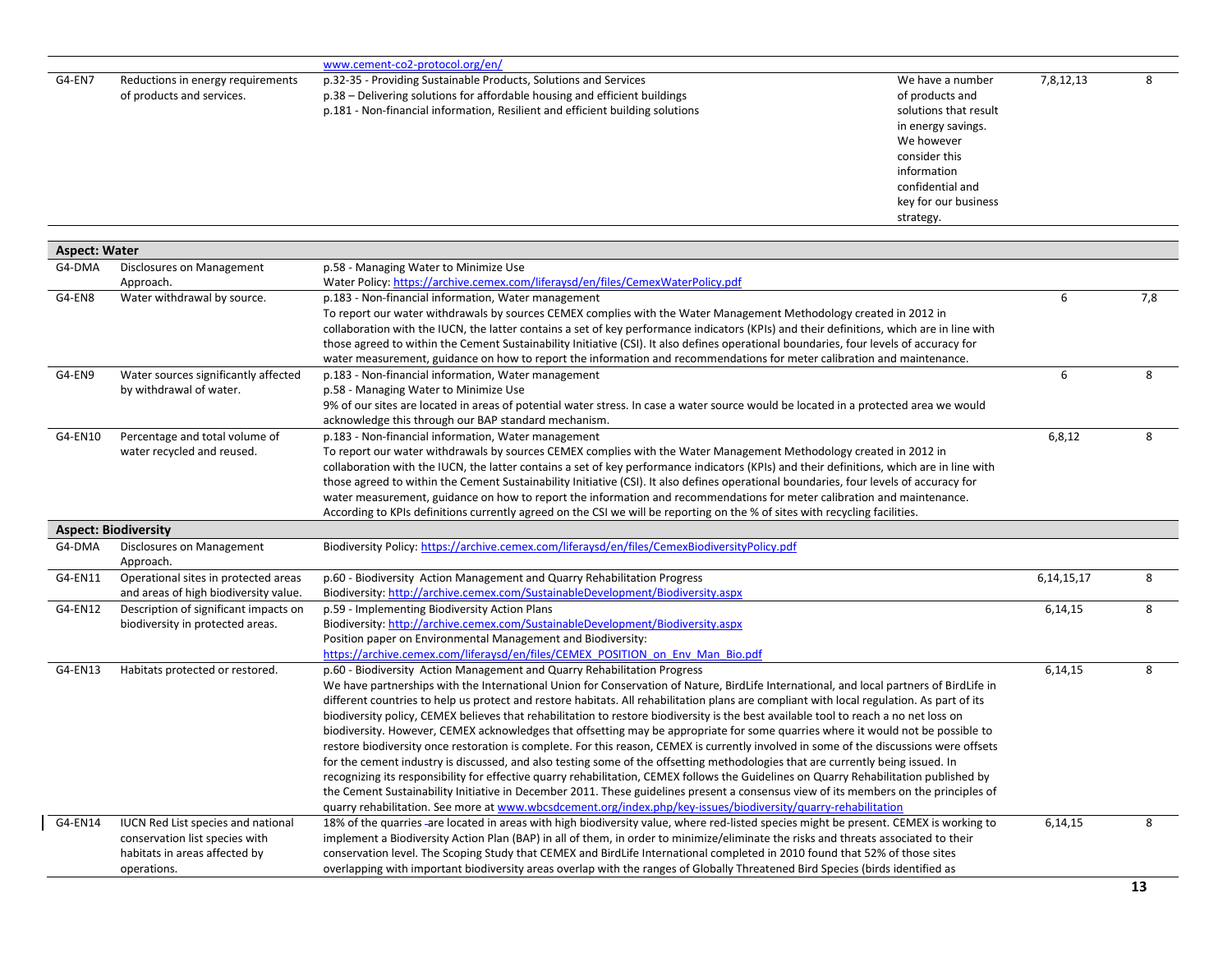|                          |                                                | Critically Endangered, Endangered, or Vulnerable per the IUCN Red List of Threatened Species), meaning those species may be                                                                                                                                            |                      |       |
|--------------------------|------------------------------------------------|------------------------------------------------------------------------------------------------------------------------------------------------------------------------------------------------------------------------------------------------------------------------|----------------------|-------|
|                          |                                                | present on the sites.                                                                                                                                                                                                                                                  |                      |       |
|                          | <b>Aspect: Effluents and waste</b>             |                                                                                                                                                                                                                                                                        |                      |       |
| G4-DMA                   | Disclosures on Management<br>Approach.         | p.56 - Advancing towards a Circular Economy                                                                                                                                                                                                                            |                      |       |
| G4-EN22                  | Water discharge by quality and                 | p.59 - Water Footprint                                                                                                                                                                                                                                                 | 3,6,12,14            | 8     |
|                          | destination.                                   | p.84 - Non-financial information, Water management                                                                                                                                                                                                                     |                      |       |
|                          |                                                | Our water treatment makes discharges quality always compliant with local legislation.                                                                                                                                                                                  |                      |       |
| G4-EN23                  | Weight of waste by type and                    | p.182 - Non-financial information, Waste management                                                                                                                                                                                                                    | 3,6,12               | 8     |
|                          | disposal method.                               | We have created a collection system to gather this information and we continue working on rolling out the definitions and                                                                                                                                              |                      |       |
|                          |                                                | methodology to collect this data by disposal method. All our wastes are disposed of following local regulations, and our internal                                                                                                                                      |                      |       |
|                          |                                                | Waste Guidelines. Our Guidelines distinguish between waste reused, waste recovered, waste recycled and waste that remains as is                                                                                                                                        |                      |       |
|                          |                                                | (disposed to landfill). From here, these waste streams are classified as hazardous or non-hazardous, disposed externally or internally,                                                                                                                                |                      |       |
|                          |                                                | as defined by country regulations.                                                                                                                                                                                                                                     |                      |       |
| G4-EN24                  | Number and volume of significant               | p.182 - Non-financial information, Environmental management                                                                                                                                                                                                            | 3,6,12,14,15         | 8     |
|                          | spills.                                        | We had zero Category 1 incidents in 2016. Category 1 incidents are significant environmental spills as defined by the CEMEX incident<br>reporting procedure.                                                                                                           |                      |       |
| G4-EN25                  | Weight of transported, imported,               | p.182 - Non-financial information, Waste management                                                                                                                                                                                                                    | 3,12                 | 8     |
|                          | exported, or treated waste deemed              | 0% of hazardous waste shipped internationally.                                                                                                                                                                                                                         |                      |       |
|                          | hazardous.                                     |                                                                                                                                                                                                                                                                        |                      |       |
| G4-EN26                  | Identity, size, protected status, and          | Biodiversity Scoping Study: http://archive.cemex.com/SustainableDevelopment/Biodiversity.aspx                                                                                                                                                                          | 6,13,14,15           | 8     |
|                          | biodiversity value of water bodies             |                                                                                                                                                                                                                                                                        |                      |       |
|                          | and habitats affected by the                   |                                                                                                                                                                                                                                                                        |                      |       |
|                          | organization's discharges of water.            |                                                                                                                                                                                                                                                                        |                      |       |
|                          | <b>Aspect: Products and services</b>           |                                                                                                                                                                                                                                                                        |                      |       |
| G4-DMA                   | Disclosures on Management                      | p.32 Providing sustainable products, solutions, and services                                                                                                                                                                                                           |                      |       |
|                          | Approach.                                      | p.36-38- Innovative, Sustainable, and Resilient Infrastructure                                                                                                                                                                                                         |                      |       |
| G4-EN27                  | Mitigation of environmental impacts            | p.32 Providing sustainable products, solutions, and services                                                                                                                                                                                                           | 6, 8, 12, 13, 14, 15 | 7,8,9 |
|                          | of products and services.                      | p.36-38- Innovative, Sustainable, and Resilient Infrastructure                                                                                                                                                                                                         |                      |       |
| G4-EN28                  | Percentage of products sold and                | We do not consider packaging a material issue for our industry. In many of the countries where we operate, the majority of our                                                                                                                                         | 8,12                 | 8     |
|                          | their packaging materials that are             | cement production is sold in bulk without packaging. Concrete and aggregates do not require any packaging.                                                                                                                                                             |                      |       |
|                          | reclaimed by category.                         |                                                                                                                                                                                                                                                                        |                      |       |
| <b>Aspect: Transport</b> |                                                |                                                                                                                                                                                                                                                                        |                      |       |
| G4-DMA                   | Disclosures on Management<br>Approach.         | p.56 - Enhancing Environmental Management                                                                                                                                                                                                                              |                      |       |
| G4-EN30                  | Environmental impacts of                       | Carbon Disclosure Project submission: www.cdp.net                                                                                                                                                                                                                      | 11,12,13             | 8     |
|                          | transporting products and other                | Across our operations we implement several initiatives in order to improve our transport environmental performance and minimize                                                                                                                                        |                      |       |
|                          | goods and materials for the                    | its impact on the environment. For example in the UK see: www.cemex.co.uk/sustainablelogistics.aspx                                                                                                                                                                    |                      |       |
|                          | organization's operations.                     | These practices are extended across other CEMEX Countries. In Mexico for example we have an initiative to enhance routes and ship                                                                                                                                      |                      |       |
|                          |                                                | the largest loads possible. We also renewed our transportation equipment, investing in more environmentally friendly trucks with                                                                                                                                       |                      |       |
|                          |                                                | engines that recycle CO <sub>2</sub> gases. We are currently working on developing a global platform to share best practices on transport and                                                                                                                          |                      |       |
|                          |                                                | logistics that can be replicated across the company.                                                                                                                                                                                                                   |                      |       |
|                          | Aspect: Supplier environmental assessment      |                                                                                                                                                                                                                                                                        |                      |       |
| G4-DMA                   | Disclosures on Management                      | p.52-53 - Enhancing Our Suppliers Sustainability                                                                                                                                                                                                                       |                      |       |
|                          | Approach.                                      | Supplier Code of Conduct: http://archive.cemex.com/Suppliers/files/CodeOfConduct.pdf                                                                                                                                                                                   |                      |       |
| G4-EN32                  | Percentage of new suppliers that               | p.52-53 - Enhancing Our Suppliers Sustainability                                                                                                                                                                                                                       |                      | 8     |
|                          | were screened using environmental<br>criteria. | p.181 - Non-financial information, Countries with a process to screen suppliers in relation to social and environmental aspects<br>100% of our new suppliers sign our Code of Conduct, that takes into account issues like: Environmental and biodiversity engagement, |                      |       |
|                          |                                                | Ensure basic conditions of Labor and Promote high priority on Health and Safety, Strengthening Human Rights, Enhance the Diversity                                                                                                                                     |                      |       |
|                          |                                                | and Equality. For more information visit: http://archive.cemex.com/Suppliers/files/CodeOfConduct.pdf                                                                                                                                                                   |                      |       |
|                          |                                                | During 2016 almost 46% of new suppliers were screened using environmental criteria.                                                                                                                                                                                    |                      |       |
| G4-EN33                  | Actual and potential negative                  | We have local initiatives to assess suppliers in each country. In 2016, 1, 288 suppliers were evaluated using Environment Criteria.                                                                                                                                    |                      | 8     |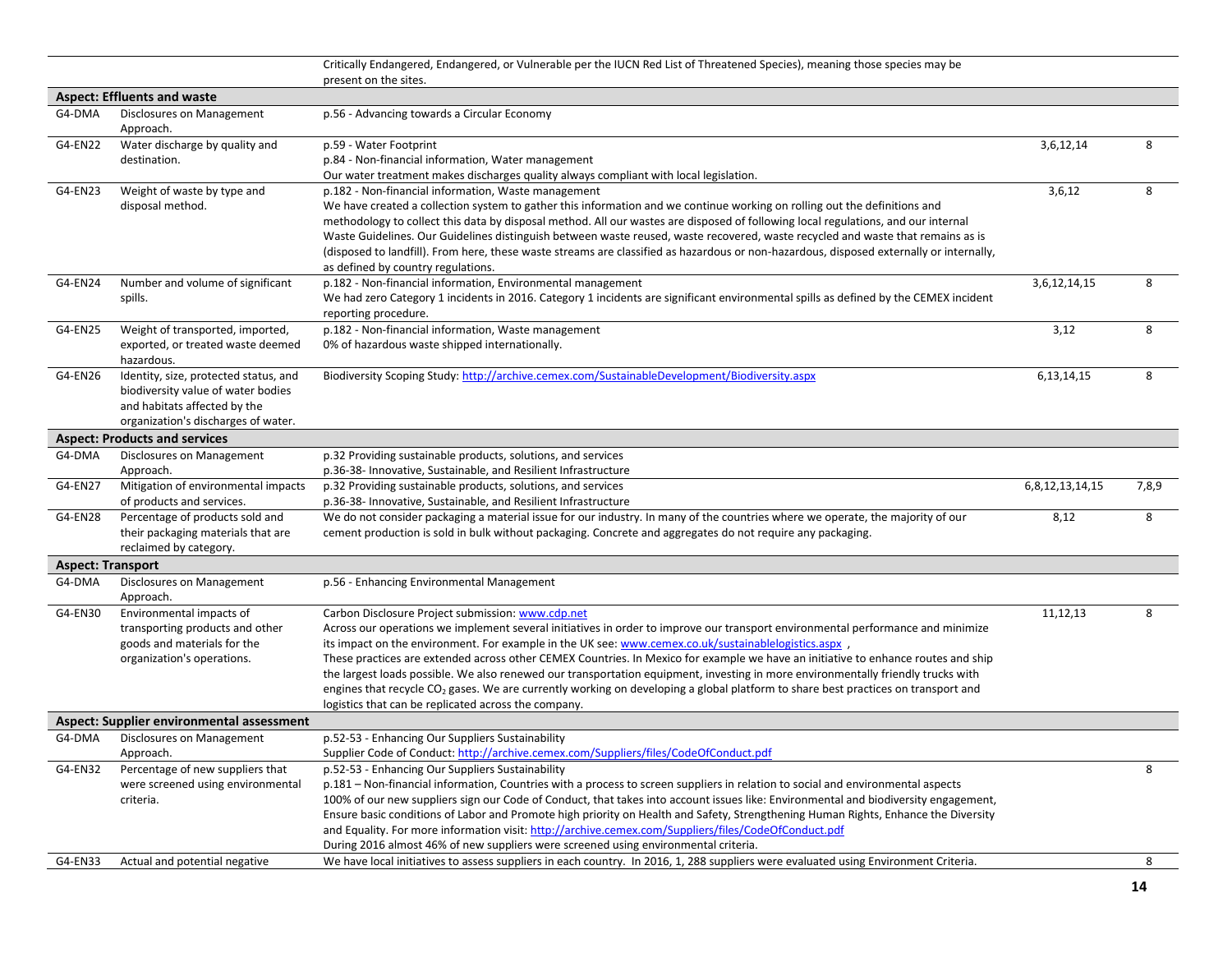| environmental impacts in the supply | From this group, 21 suppliers were identified to have potential impacts with issues related to environment and based on the resulting |
|-------------------------------------|---------------------------------------------------------------------------------------------------------------------------------------|
| chain and actions taken.            | findings a customized action plan was defined for each of them.                                                                       |

| <b>Category: Social</b>    |                                                                                                    |                                                                                                                                                                                                                                                                                                                                                                                                                                                                                                                                                                                                                                                                                        |        |                |
|----------------------------|----------------------------------------------------------------------------------------------------|----------------------------------------------------------------------------------------------------------------------------------------------------------------------------------------------------------------------------------------------------------------------------------------------------------------------------------------------------------------------------------------------------------------------------------------------------------------------------------------------------------------------------------------------------------------------------------------------------------------------------------------------------------------------------------------|--------|----------------|
|                            | Sub-Category: Labor practices and decent work                                                      |                                                                                                                                                                                                                                                                                                                                                                                                                                                                                                                                                                                                                                                                                        |        |                |
|                            | <b>Aspect: Supplier Assessment for labor practices</b>                                             |                                                                                                                                                                                                                                                                                                                                                                                                                                                                                                                                                                                                                                                                                        |        |                |
| G4-DMA                     | Disclosures on Management                                                                          | p.52-53 - Enhancing Our Suppliers Sustainability                                                                                                                                                                                                                                                                                                                                                                                                                                                                                                                                                                                                                                       |        |                |
|                            | Approach.                                                                                          | Supplier Code of Conduct: http://archive.cemex.com/Suppliers/files/CodeOfConduct.pdf                                                                                                                                                                                                                                                                                                                                                                                                                                                                                                                                                                                                   |        |                |
| G4-LA14                    | Suppliers that were screened using<br>labor practices criteria.                                    | p.52-53 - Enhancing Our Suppliers Sustainability<br>p.181 - Non-financial information, Countries with a process to screen suppliers in relation to social and environmental aspects<br>100% of our new suppliers sign our Code of Conduct, that takes into account issues like: Environmental and biodiversity engagement,<br>Ensure basic conditions of Labor and Promote high priority on Health and Safety, Strengthening Human Rights, Enhance the Diversity<br>and Equality. For more information visit: http://archive.cemex.com/Suppliers/files/CodeOfConduct.pdf<br>During 2016, 42% of new suppliers were screened using labor practices criteria.                            | 5,8,16 |                |
| G4-LA15                    | Actual and potential negative<br>impacts for labor practices in the<br>supply chain.               | We have local initiatives to assess suppliers in each country. 1,288 suppliers were evaluated using a labor practices criteria. Of this,<br>302 suppliers were identified to have potential impacts with issues related to labor practices, for which 82% of them have an action<br>plan that was created to work for a solution.                                                                                                                                                                                                                                                                                                                                                      | 5,8,16 |                |
|                            | <b>Sub-Category: Human rights</b>                                                                  |                                                                                                                                                                                                                                                                                                                                                                                                                                                                                                                                                                                                                                                                                        |        |                |
|                            | <b>Aspect: Investment</b>                                                                          |                                                                                                                                                                                                                                                                                                                                                                                                                                                                                                                                                                                                                                                                                        |        |                |
| G4-DMA                     | Disclosures on Management<br>Approach.                                                             | p.43 - CEMEX Sustainability Material Issues<br>p.81 – CEMEX Code of Ethics and Business Conducts<br>p.83 - Human Rights<br>CEMEX HR Policy Statement: https://archive.cemex.com/liferaysd/en/files/CemexPolicyStatement.pdf                                                                                                                                                                                                                                                                                                                                                                                                                                                            |        |                |
| G4-HR1                     | Significant investment agreements<br>and contracts that include human<br>rights clauses.           | We include a series of clauses in all (100%) contracts, regardless of the investment size, i.e. our contracts now require all partners to<br>warrant that they abide and will continue to abide internationally recognized human rights standards, including the Universal<br>Declaration of Human Rights and the ILO's Declaration of Fundamental Principles and Rights of Work. A significant agreement is one<br>that is deemed to materially impact the company's consolidated results, which roughly translates to agreements or investments<br>valued at USD300 million or more. Significant agreements and investments are disclosed in SEC filings and/or through our website. |        | $\overline{2}$ |
| G4-HR2                     | Employee training on human rights<br>policies or procedures.                                       | p.82 - Business ethics-related training sessions<br>We provided a total of 9,064 training hours on Human Rights-related issues that are relevant to our operations covering.                                                                                                                                                                                                                                                                                                                                                                                                                                                                                                           |        | $\mathbf{1}$   |
|                            | <b>Aspect: Non-discrimination</b>                                                                  |                                                                                                                                                                                                                                                                                                                                                                                                                                                                                                                                                                                                                                                                                        |        |                |
| G4-DMA                     | Disclosures on Management<br>Approach.                                                             | p. .43 - CEMEX Sustainability Material Issues<br>p.84 - Elimination of Discrimination                                                                                                                                                                                                                                                                                                                                                                                                                                                                                                                                                                                                  |        |                |
| G4-HR3                     | Incidents of discrimination and<br>corrective actions taken.                                       | The Ethics Committee received 15 reports related to discrimination. 2 of the discrimination-related reports received remains in<br>process. 7 of the reports we were able to confirm that discrimination occurred, and 6 other accusations were false. In all reports<br>received, measures are implemented and monitored by local ethics committees comprising high level executives from the local<br>business unit.                                                                                                                                                                                                                                                                 | 5,8,16 | 6              |
| <b>Aspect: Child labor</b> |                                                                                                    |                                                                                                                                                                                                                                                                                                                                                                                                                                                                                                                                                                                                                                                                                        |        |                |
| G4-DMA                     | Disclosures on Management<br>Approach.                                                             | p.43 - CEMEX Sustainability Material Issues<br>p.81 – CEMEX Code of Ethics and Business Conducts<br>p.84 - Child Labor                                                                                                                                                                                                                                                                                                                                                                                                                                                                                                                                                                 |        |                |
| G4-HR5                     | Operations and suppliers identified<br>as having significant risk for<br>incidents of child labor. | No risks of this kind were identified. At CEMEX we are strongly committed to protecting and respecting the rules regarding child labor<br>in every country we operate. Our company policy is to only hire people who are 18 or older. Our selection and hiring process requires<br>the presentation of government-issued identification, as well as a rigorous investigation of the person's information. This process also<br>extends to our contracted labor suppliers. Only in Brazil, it is obliged by law to hire minors for a learning program carried out by the<br>government.                                                                                                 | 8,16   | 5              |
|                            | <b>Aspect: Forced or compulsory labor</b>                                                          |                                                                                                                                                                                                                                                                                                                                                                                                                                                                                                                                                                                                                                                                                        |        |                |
| G4-DMA                     | Disclosures on Management<br>Approach.                                                             | p.43 - CEMEX Sustainability Material Issues<br>p.81 – CEMEX Code of Ethics and Business Conducts                                                                                                                                                                                                                                                                                                                                                                                                                                                                                                                                                                                       |        |                |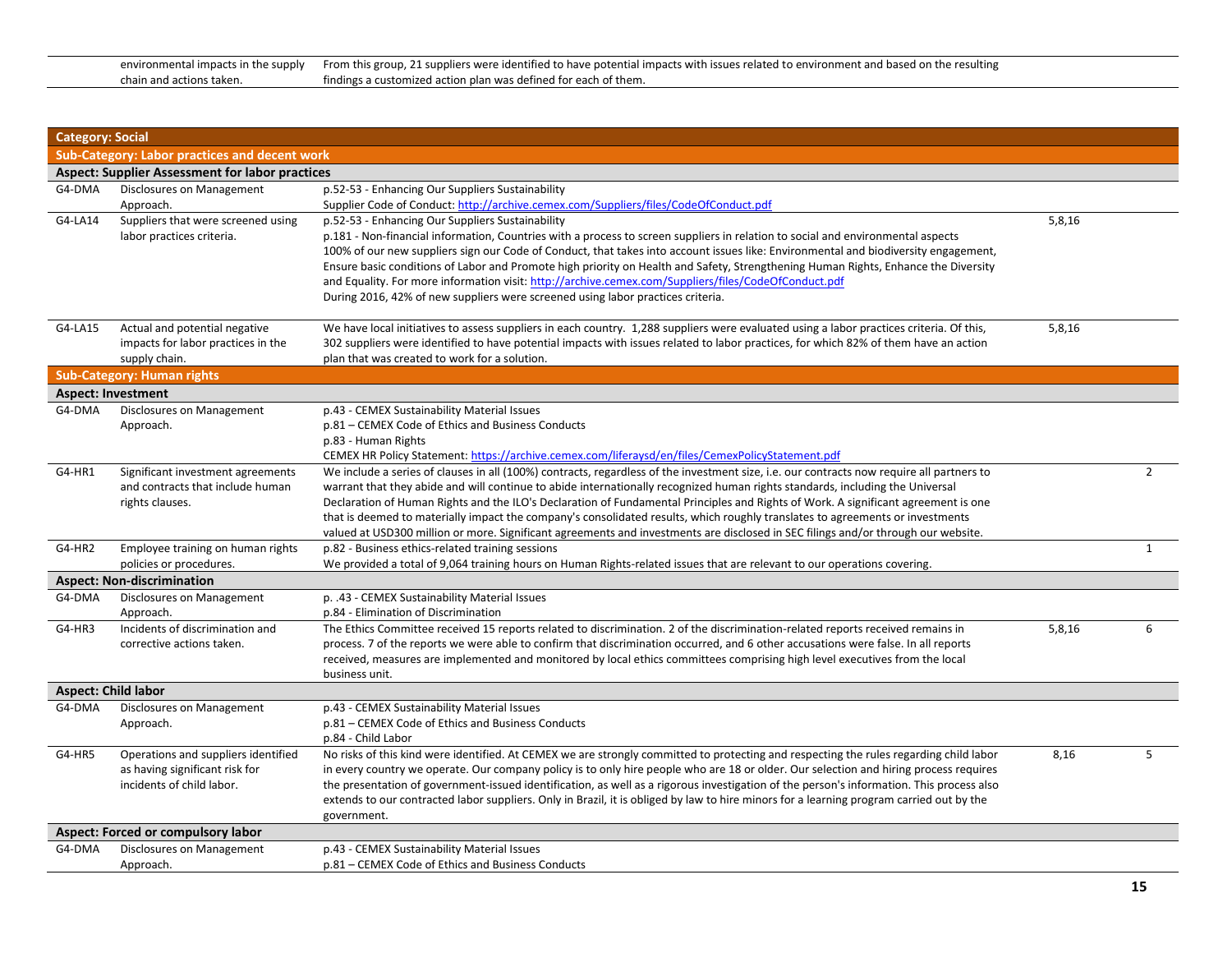|         |                                                                                                                      | p.84 - Forced Labor & Safe Work Environment                                                                                                                                                                                                                                                                                                                                                                                                                                                                                                                                                                                                                                                                                                                                                                                                                                                                                                                                                                                                                                                                                                                                                                                                                                                                                                                                                                                                                                                                                                                                                                                                                                                                                                            |                |                |
|---------|----------------------------------------------------------------------------------------------------------------------|--------------------------------------------------------------------------------------------------------------------------------------------------------------------------------------------------------------------------------------------------------------------------------------------------------------------------------------------------------------------------------------------------------------------------------------------------------------------------------------------------------------------------------------------------------------------------------------------------------------------------------------------------------------------------------------------------------------------------------------------------------------------------------------------------------------------------------------------------------------------------------------------------------------------------------------------------------------------------------------------------------------------------------------------------------------------------------------------------------------------------------------------------------------------------------------------------------------------------------------------------------------------------------------------------------------------------------------------------------------------------------------------------------------------------------------------------------------------------------------------------------------------------------------------------------------------------------------------------------------------------------------------------------------------------------------------------------------------------------------------------------|----------------|----------------|
| G4-HR6  | Operations and suppliers identified<br>as having significant risk for<br>incidents of forced or compulsory<br>labor. | In CEMEX no one is forced to perform hazardous tasks against their will or tasks that are detrimental to their health or well-being.<br>Our operations in every country comply with the local laws and we take measures to prevent workers from falling into debt bondage<br>through company loans. All our employees are free to leave the company anytime and we do not offer any benefit used as a leverage<br>to force labor.                                                                                                                                                                                                                                                                                                                                                                                                                                                                                                                                                                                                                                                                                                                                                                                                                                                                                                                                                                                                                                                                                                                                                                                                                                                                                                                      | 8              | 4              |
|         | <b>Aspect: Security practices</b>                                                                                    |                                                                                                                                                                                                                                                                                                                                                                                                                                                                                                                                                                                                                                                                                                                                                                                                                                                                                                                                                                                                                                                                                                                                                                                                                                                                                                                                                                                                                                                                                                                                                                                                                                                                                                                                                        |                |                |
| G4-DMA  | Disclosures on Management<br>Approach.                                                                               | p.44 - CEMEX Sustainability Material Issues<br>p.83 - Human Rights                                                                                                                                                                                                                                                                                                                                                                                                                                                                                                                                                                                                                                                                                                                                                                                                                                                                                                                                                                                                                                                                                                                                                                                                                                                                                                                                                                                                                                                                                                                                                                                                                                                                                     |                |                |
| G4-HR7  | Security personnel trained in the<br>organization's human rights policies.                                           | In 2016, 9,064 hour-long training sessions were conducted with employees regarding policies and procedures related to human<br>rights, harassment and Code of Ethics. Part of this training goes to security personnel as we do not differentiate per type of employee<br>while implementing our Human Rights training program. We apply the same level of training for subcontractors as for our employees.                                                                                                                                                                                                                                                                                                                                                                                                                                                                                                                                                                                                                                                                                                                                                                                                                                                                                                                                                                                                                                                                                                                                                                                                                                                                                                                                           | 16             | $\mathbf{1}$   |
|         | <b>Aspect: Indigenous rights</b>                                                                                     |                                                                                                                                                                                                                                                                                                                                                                                                                                                                                                                                                                                                                                                                                                                                                                                                                                                                                                                                                                                                                                                                                                                                                                                                                                                                                                                                                                                                                                                                                                                                                                                                                                                                                                                                                        |                |                |
| G4-DMA  | Disclosures on Management<br>Approach.                                                                               | p.43 - CEMEX Sustainability Material Issues<br>p.83 - Human Rights                                                                                                                                                                                                                                                                                                                                                                                                                                                                                                                                                                                                                                                                                                                                                                                                                                                                                                                                                                                                                                                                                                                                                                                                                                                                                                                                                                                                                                                                                                                                                                                                                                                                                     |                |                |
| G4-HR8  | Violations involving rights of<br>indigenous peoples.                                                                | We are not aware that any violations involving rights of indigenous people have taken place in our operations.                                                                                                                                                                                                                                                                                                                                                                                                                                                                                                                                                                                                                                                                                                                                                                                                                                                                                                                                                                                                                                                                                                                                                                                                                                                                                                                                                                                                                                                                                                                                                                                                                                         | $\overline{2}$ | $\mathbf{1}$   |
|         | <b>Aspect: Assessment</b>                                                                                            |                                                                                                                                                                                                                                                                                                                                                                                                                                                                                                                                                                                                                                                                                                                                                                                                                                                                                                                                                                                                                                                                                                                                                                                                                                                                                                                                                                                                                                                                                                                                                                                                                                                                                                                                                        |                |                |
| G4-DMA  | Disclosures on Management<br>Approach.                                                                               | p.43 - CEMEX Sustainability Material Issues<br>p.83 - Human Rights                                                                                                                                                                                                                                                                                                                                                                                                                                                                                                                                                                                                                                                                                                                                                                                                                                                                                                                                                                                                                                                                                                                                                                                                                                                                                                                                                                                                                                                                                                                                                                                                                                                                                     |                |                |
| G4-HR9  | Operations that have been subject<br>to human rights reviews or impact<br>assessments.                               | CEMEX is fully committed to the Universal Declaration of Human Rights and the ILO's Declaration of Fundamental Principles and<br>Rights of Work. All our operations are required to respect our Code of Ethics that includes a comprehensive section of Human Rights.<br>Although during the year no legal process was reported in relation to Human Rights violations in our operations, we do have<br>permanent efforts intended to assure the awareness on the topic and the fulfillment to its principles. We have engaged with Shift, an<br>independent, non-profit center that specializes in business and human rights and together we developed a framework that assesses<br>CEMEX's current policies, processes and practices, in order to identify potential gaps and prioritize our company's efforts and next<br>steps. Furthermore, in 2014 our CEO signed and approved CEMEX Corporate Human Rights Policy.<br>In the other hand, during 2016, 6,304 employees received training on different Human Rights related topics. We have also extended<br>our commitment to respect Human Rights to our supply chain through the Sustainability Supplier Program managed by an external<br>party that incorporates Human Rights as one of the evaluation criteria. We also include Human Rights clauses in our contracts and<br>purchase orders.<br>Moreover, CEMEX risk management function, structured into global, regional and local levels, and composed of a network of more<br>than 50 risk management professionals across the company, also monitors and assesses any type of potential risk including human<br>rights violations and presents these alarms to the Risk Management Committee at the Executive Level every six months. | 5,10,16        | $\mathbf{1}$   |
|         | Aspect: Supplier human rights assessment                                                                             |                                                                                                                                                                                                                                                                                                                                                                                                                                                                                                                                                                                                                                                                                                                                                                                                                                                                                                                                                                                                                                                                                                                                                                                                                                                                                                                                                                                                                                                                                                                                                                                                                                                                                                                                                        |                |                |
| G4-DMA  | Disclosures on Management<br>Approach.                                                                               | p.52 - Enhancing our suppliers sustainability<br>p.83 - Human Rights<br>Supplier Code of Conduct: http://archive.cemex.com/Suppliers/files/CodeOfConduct.pdf                                                                                                                                                                                                                                                                                                                                                                                                                                                                                                                                                                                                                                                                                                                                                                                                                                                                                                                                                                                                                                                                                                                                                                                                                                                                                                                                                                                                                                                                                                                                                                                           |                |                |
| G4-HR10 | New suppliers that were screened<br>using human rights criteria.                                                     | p.52-53 - Enhancing our suppliers sustainability<br>p.87 - Non-financial information, Countries with a process to screen suppliers in relation to social and environmental aspects<br>100% of our new suppliers sign our Code of Conduct, that takes into account issues like: Environmental and biodiversity engagement,<br>Ensure basic conditions of Labor and Promote high priority on Health and Safety, Strengthening Human Rights, Enhance the Diversity<br>and Equality. For more information visit: http://archive.cemex.com/Suppliers/files/CodeOfConduct.pdf<br>During 2016, 42% of new suppliers were screened using human rights criteria.                                                                                                                                                                                                                                                                                                                                                                                                                                                                                                                                                                                                                                                                                                                                                                                                                                                                                                                                                                                                                                                                                                | 8,10           | $\overline{2}$ |
| G4-HR11 | Actual and potential negative<br>human rights impacts in the supply<br>chain and actions taken.                      | We have local initiatives to assess suppliers in each country. 1,288 suppliers were evaluated using Human Rights Criteria. From this<br>group, no suppliers were identified to have potential impacts with issues related to Human Rights.                                                                                                                                                                                                                                                                                                                                                                                                                                                                                                                                                                                                                                                                                                                                                                                                                                                                                                                                                                                                                                                                                                                                                                                                                                                                                                                                                                                                                                                                                                             | 16             | $\overline{2}$ |
|         | Aspect: Human rights grievance mechanisms                                                                            |                                                                                                                                                                                                                                                                                                                                                                                                                                                                                                                                                                                                                                                                                                                                                                                                                                                                                                                                                                                                                                                                                                                                                                                                                                                                                                                                                                                                                                                                                                                                                                                                                                                                                                                                                        |                |                |
| G4-DMA  | Disclosures on Management<br>Approach.                                                                               | p.43 - CEMEX Sustainability Material Issues<br>p.83 - Human Rights                                                                                                                                                                                                                                                                                                                                                                                                                                                                                                                                                                                                                                                                                                                                                                                                                                                                                                                                                                                                                                                                                                                                                                                                                                                                                                                                                                                                                                                                                                                                                                                                                                                                                     |                |                |